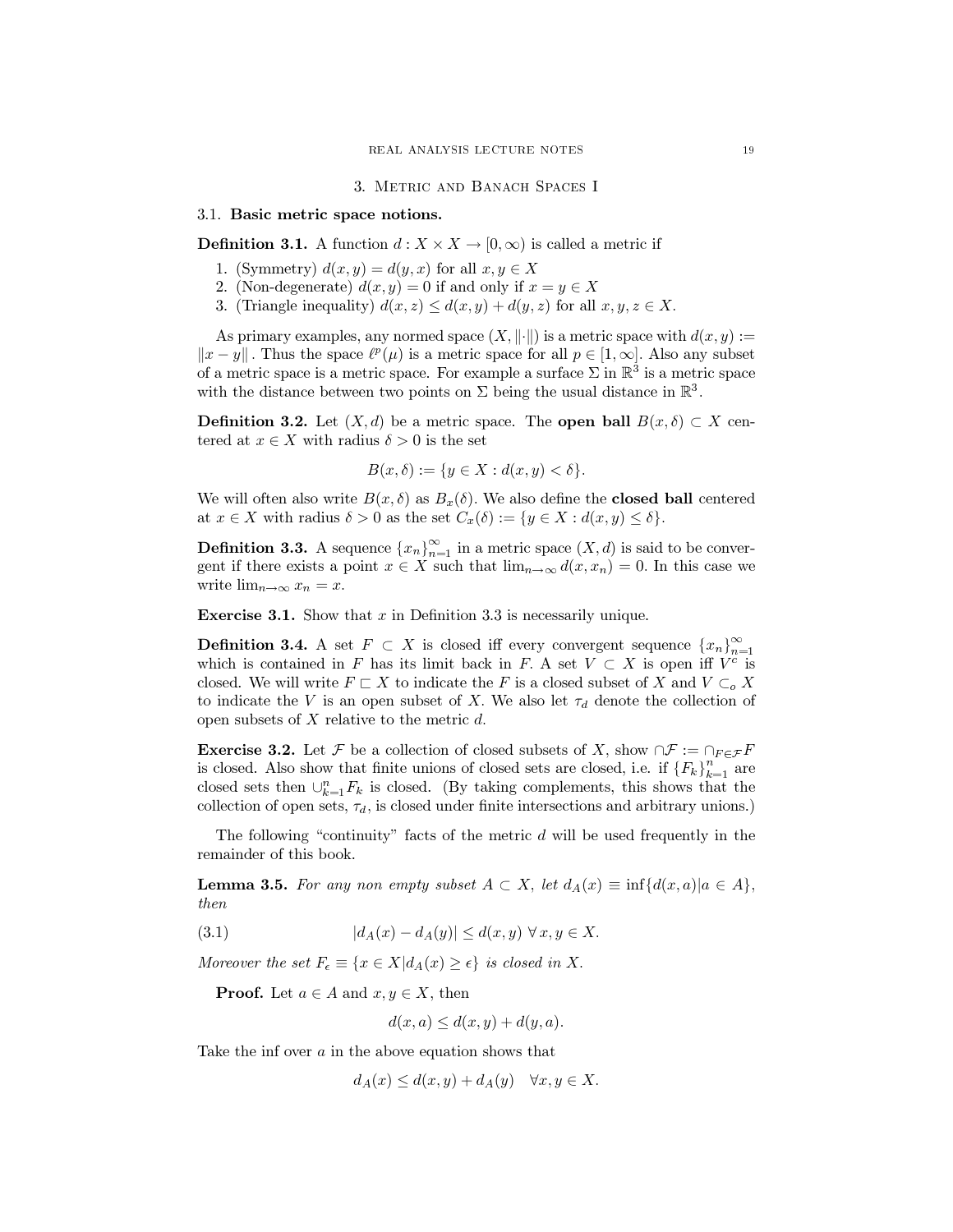Therefore,  $d_A(x) - d_A(y) \leq d(x, y)$  and by interchanging x and y we also have that  $d_A(y) - d_A(x) \leq d(x, y)$  which implies Eq. (3.1). Now suppose that  $\{x_n\}_{n=1}^{\infty} \subset F_{\epsilon}$ is a convergent sequence and  $x = \lim_{n \to \infty} x_n \in X$ . By Eq. (3.1),

 $\epsilon - d_A(x) \leq d_A(x_n) - d_A(x) \leq d(x, x_n) \to 0$  as  $n \to \infty$ ,

so that  $\epsilon \leq d_A(x)$ . This shows that  $x \in F_{\epsilon}$  and hence  $F_{\epsilon}$  is closed.

**Corollary 3.6.** The function d satisfies,

 $|d(x, y) - d(x', y')| \leq d(y, y') + d(x, x')$ 

and in particular  $d: X \times X \to [0, \infty)$  is continuous.

**Proof.** By Lemma 3.5 for single point sets and the triangle inequality for the absolute value of real numbers,

$$
|d(x,y) - d(x',y')| \le |d(x,y) - d(x,y')| + |d(x,y') - d(x',y')|
$$
  

$$
\le d(y,y') + d(x,x').
$$

**Exercise 3.3.** Show that  $V \subset X$  is open iff for every  $x \in V$  there is a  $\delta > 0$  such that  $B_x(\delta) \subset V$ . In particular show  $B_x(\delta)$  is open for all  $x \in X$  and  $\delta > 0$ .

**Lemma 3.7.** Let A be a closed subset of X and  $F_{\epsilon} \subset X$  be as defined as in Lemma 3.5. Then  $F_{\epsilon} \uparrow A^c$  as  $\epsilon \downarrow 0$ .

**Proof.** It is clear that  $d_A(x) = 0$  for  $x \in A$  so that  $F_{\epsilon} \subset A^c$  for each  $\epsilon > 0$  and hence  $\cup_{\epsilon>0} F_{\epsilon} \subset A^c$ . Now suppose that  $x \in A^c \subset_{\rho} X$ . By Exercise 3.3 there exists an  $\epsilon > 0$  such that  $B_x(\epsilon) \subset A^c$ , i.e.  $d(x, y) \geq \epsilon$  for all  $y \in A$ . Hence  $x \in F_{\epsilon}$  and we have shown that  $A^c \subset \bigcup_{\epsilon > 0} F_{\epsilon}$ . Finally it is clear that  $F_{\epsilon} \subset F_{\epsilon'}$  whenever  $\epsilon' \leq \epsilon$ .

**Definition 3.8.** Given a set A contained a metric space  $X$ , let

 $\overline{A} := \{x \in X : \exists \{x_n\} \subset A \ni x = \lim_{n \to \infty} x_n\}.$ 

That is to say  $\bar{A}$  contains all limit points of A.

**Exercise 3.4.** Given  $A \subset X$ , show  $\overline{A}$  is a closed set and in fact

 $\overline{A} = \bigcap \{F : A \subset F \subset X \text{ with } F \text{ closed}\}.$  $(3.2)$ 

That is to say  $\bar{A}$  is the smallest closed set containing A.

3.2. Continuity. Suppose that  $(X,d)$  and  $(Y,\rho)$  are two metric spaces and f:  $X \to Y$  is a function.

**Definition 3.9.** A function  $f: X \to Y$  is continuous at  $x \in X$  if for all  $\epsilon > 0$  there is a  $\delta > 0$  such that

$$
d(f(x), f(x')) < \epsilon
$$
 provided that  $\rho(x, x') < \delta$ .

The function f is said to be continuous if f is continuous at all points  $x \in X$ .

The following lemma gives three other ways to characterize continuous functions.

**Lemma 3.10** (Continuity Lemma). Suppose that  $(X, \rho)$  and  $(Y, d)$  are two metric spaces and  $f: X \to Y$  is a function. Then following are equivalent:

1.  $f$  is continuous.

2.  $f^{-1}(V) \in \tau_{\rho}$  for all  $V \in \tau_d$ , i.e.  $f^{-1}(V)$  is open in X if V is open in Y.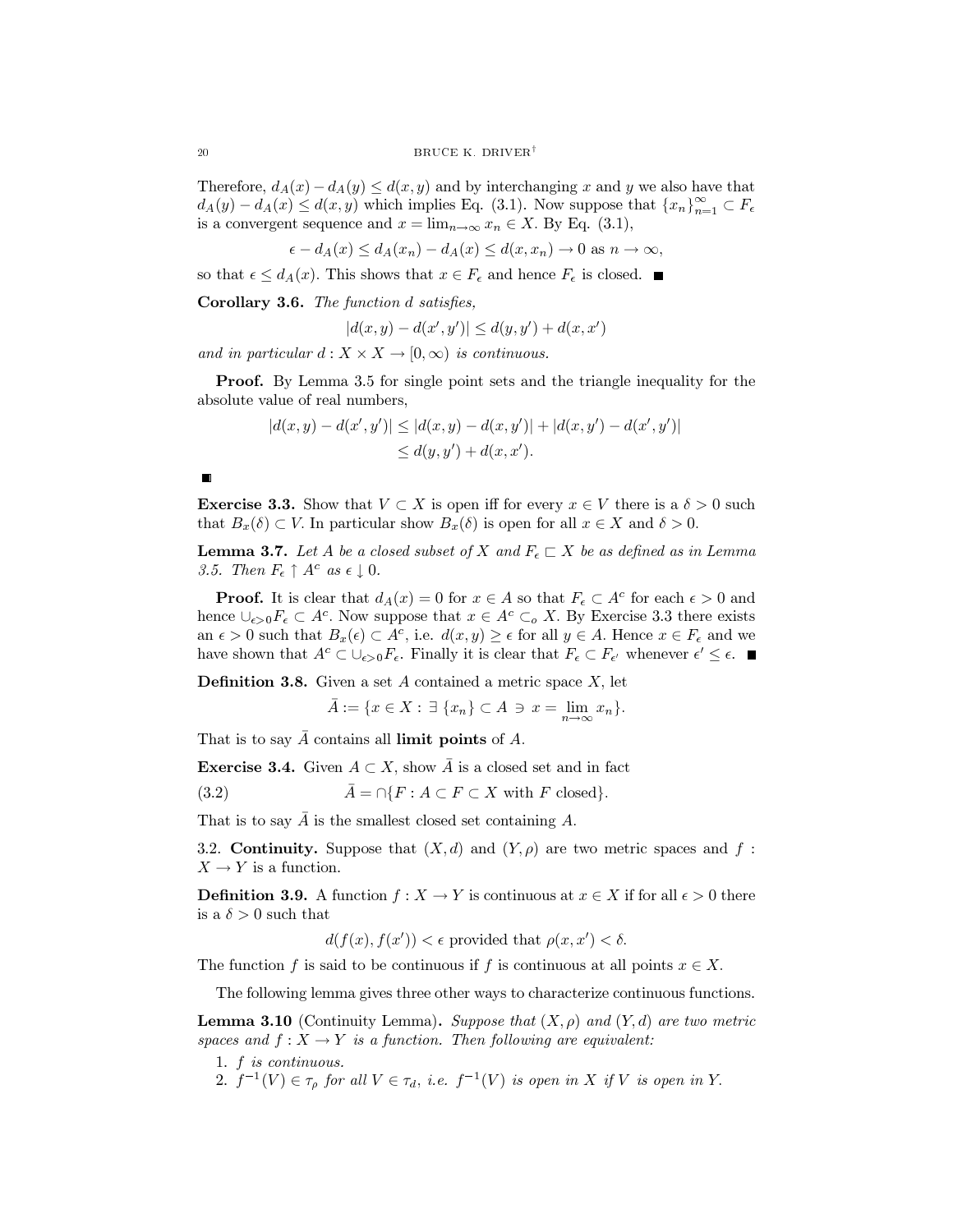- 3.  $f^{-1}(C)$  is closed in X if C is closed in Y.
- 4. For all convergent sequences  $\{x_n\} \subset X$ ,  $\{f(x_n)\}\$ is convergent in Y and

$$
\lim_{n \to \infty} f(x_n) = f\left(\lim_{n \to \infty} x_n\right).
$$

**Proof.** 1.  $\Rightarrow$  2. For all  $x \in X$  and  $\epsilon > 0$  there exists  $\delta > 0$  such that  $d(f(x), f(x')) < \epsilon$  if  $\rho(x, x') < \delta$ , i.e.

$$
B_x(\delta)\subset f^{-1}(B_{f(x)}(\epsilon))
$$

So if  $V \subset_0 Y$  and  $x \in f^{-1}(V)$  we may choose  $\epsilon > 0$  such that  $B_{f(x)}(\epsilon) \subseteq V$  then

$$
B_x(\delta) \subseteq f^{-1}(B_{f(x)}(\epsilon)) \subseteq f^{-1}(V)
$$

showing that  $f^{-1}(V)$  is open.

2.  $\Rightarrow$  1. Let  $\epsilon > 0$  and  $x \in X$ , then, since  $f^{-1}(B_{f(x)}(\epsilon)) \subset_{\alpha} X$ , there exists  $\delta > 0$ such that  $B_x(\delta) \subseteq f^{-1}(B_{f(x)}(\epsilon))$  i.e. if  $\rho(x, x') < \delta$  then  $d(f(x'), f(x)) < \epsilon$ .

2.  $\iff$  3. If C is closed in Y, then  $C^c \subset_o Y$  and hence  $f^{-1}(C^c) \subset_o X$ . Since  $f^{-1}(C^c) = (f^{-1}(C))^c$ , this shows that  $f^{-1}(C)$  is the complement of an open set and hence closed. Similarly one shows that 3.  $\Rightarrow$  2.

1.  $\Rightarrow$  4. If f is continuous and  $x_n \to x$  in X, let  $\epsilon > 0$  and choose  $\delta > 0$ such that  $d(f(x), f(x')) < \epsilon$  when  $\rho(x, x') < \delta$ . There exists an  $N > 0$  such that  $\rho(x, x_n) < \delta$  for all  $n \geq N$  and therefore  $d(f(x), f(x_n)) < \epsilon$  for all  $n \geq N$ . That is to say  $\lim_{n\to\infty} f(x_n) = f(x)$  as  $n \to \infty$ .

4.  $\Rightarrow$  1.We will show that not 1.  $\Rightarrow$  not 4. not 1 implies there exists  $\epsilon > 0$ ,<br>a point  $x \in X$  and a sequence  $\{x_n\}_{n=1}^{\infty} \subset X$  such that  $d(f(x), f(x_n)) \geq \epsilon$  while  $\rho(x, x_n) < \frac{1}{n}$ . Clearly this sequence  $\{x_n\}$  violates 4.

There is of course a local version of this lemma. To state this lemma, we will use the following terminology.

**Definition 3.11.** Let X be metric space and  $x \in X$ . A subset  $A \subset X$  is a neigh**borhood** of x if there exists an open set  $V \subset_{o} X$  such that  $x \in V \subset A$ . We will say that  $A \subset X$  is an **open neighborhood** of x if A is open and  $x \in A$ .

**Lemma 3.12** (Local Continuity Lemma). Suppose that  $(X, \rho)$  and  $(Y, d)$  are two metric spaces and  $f: X \to Y$  is a function. Then following are equivalent:

- 1. f is continuous as  $x \in X$ .
- 2. For all neighborhoods  $A \subset Y$  of  $f(x)$ ,  $f^{-1}(A)$  is a neighborhood of  $x \in X$ .
- 3. For all sequences  $\{x_n\} \subset X$  such that  $x = \lim_{n \to \infty} x_n$ ,  $\{f(x_n)\}\$ is convergent in Y and

$$
\lim_{n \to \infty} f(x_n) = f\left(\lim_{n \to \infty} x_n\right).
$$

The proof of this lemma is similar to Lemma 3.10 and so will be omitted.

**Example 3.13.** The function  $d_A$  defined in Lemma 3.5 is continuous for each  $A \subset X$ . In particular, if  $A = \{x\}$ , it follows that  $y \in X \to d(y, x)$  is continuous for each  $x \in X$ .

**Exercise 3.5.** Show the closed ball  $C_x(\delta) := \{y \in X : d(x,y) \leq \delta\}$  is a closed subset of  $X$ .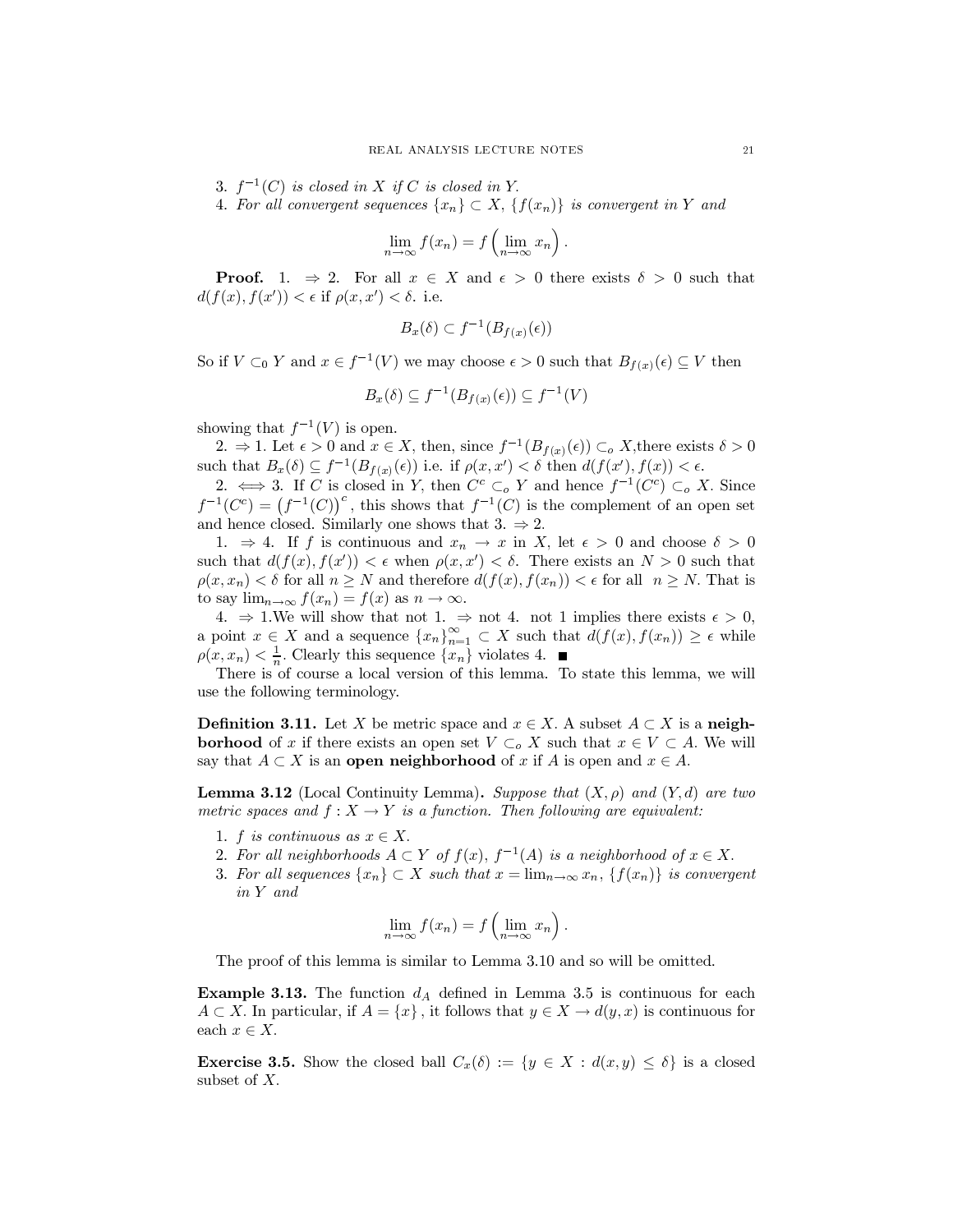3.2.1. Word of Caution.

**Example 3.14.** Let  $(X, d)$  be a metric space. It is always true that  $\overline{B_x(\epsilon)} \subset C_x(\epsilon)$ since  $C_x(\epsilon)$  is a closed set containing  $B_x(\epsilon)$ . However, it is not always true that  $\overline{B_x(\epsilon)} = C_x(\epsilon)$ . For example let  $X = \{1,2\}$  and  $d(1,2) = 1$ , then  $B_1(1) = \{1\}$ ,  $\overline{B_1(1)} = \{1\}$  while  $C_1(1) = X$ . For another counter example, take

$$
X = \{(x, y) \in \mathbb{R}^2 : x = 0 \text{ or } x = 1\}
$$

with the usually Euclidean metric coming from the plane. Then

$$
B_{(0,0)}(1) = \{(0, y) \in \mathbb{R}^2 : |y| < 1\},\
$$
  
\n
$$
B_{(0,0)}(1) = \{(0, y) \in \mathbb{R}^2 : |y| \le 1\},
$$
 while  
\n
$$
C_{(0,0)}(1) = \overline{B_{(0,0)}(1)} \cup \{(0, 1)\}.
$$

In spite of the above examples, Lemmas 3.15 and 3.63 below shows that for certain metric spaces of interest it is true that  $\overline{B_x(\epsilon)} = C_x(\epsilon)$ .

**Lemma 3.15.** Suppose that  $(X, |\cdot|)$  is a normed vector space and d is the metric on X defined by  $d(x, y) = |x - y|$ . Then

$$
\overline{B_x(\epsilon)} = C_x(\epsilon) \text{ and}
$$
  

$$
\partial B_x(\epsilon) = \{ y \in X : d(x, y) = \epsilon \}.
$$

**Proof.** We must show that  $C := C_x(\epsilon) \subset \overline{B_x(\epsilon)} =: \overline{B}$ . For  $y \in C$ , let  $v = y - x$ , then

$$
|v| = |y - x| = d(x, y) \le \epsilon.
$$

Let  $\alpha_n = 1 - 1/n$  so that  $\alpha_n \uparrow 1$  as  $n \to \infty$ . Let  $y_n = x + \alpha_n v$ , then  $d(x, y_n) =$  $\alpha_n d(x, y) < \epsilon$ , so that  $y_n \in B_x(\epsilon)$  and  $d(y, y_n) = 1 - \alpha_n \to 0$  as  $n \to \infty$ . This shows that  $y_n \to y$  as  $n \to \infty$  and hence that  $y \in \overline{B}$ .

3.3. Basic Topological Notions. Using the metric space results above as motivation we will axiomatize the notion of being an open set to more general settings.

**Definition 3.16.** A collection of subsets  $\tau$  of X is a **topology** if

- 1.  $\emptyset, X \in \tau$
- 2.  $\tau$  is closed under arbitrary unions, i.e. if  $V_{\alpha} \in \tau$ , for  $\alpha \in I$  then  $\bigcup V_{\alpha} \in \tau$ .
- 3.  $\tau$  is closed under finite intersections, i.e. if  $V_1, \ldots, V_n \in \tau$  then  $V_1 \cap \cdots \cap V_n \in \tau$ .

**Notation 3.17.** The subsets  $V \subset X$  which are in  $\tau$  are called open sets and we will abbreviate this by writing  $V \subset_0 X$  and the those sets  $F \subset X$  such that  $F^c \in \tau$ are called closed sets. We will write  $F \subset X$  if F is a closed subset of X. Also if  $A \subset X$ , we define the closure of A to be the smallest closed set  $\overline{A}$  containing A, i.e.

$$
A := \cap \{F : A \subset F \sqsubset X\}
$$

- 1. Let  $(X, d)$  be a metric space, we write  $\tau_d$  for the collection Example 3.18. of  $d$  – open sets in X. We have already seen that  $\tau_d$  is a topology, see Exercise  $3.2.$ 
	- 2. Let X be any set, then  $\tau = \mathcal{P}(X)$  is a topology. In this topology all subsets of  $X$  are both open and closed. At the opposite extreme we have the **trivial** topology,  $\tau = \{ \emptyset, X \}$ . In this topology only the empty set and X are open (closed).

22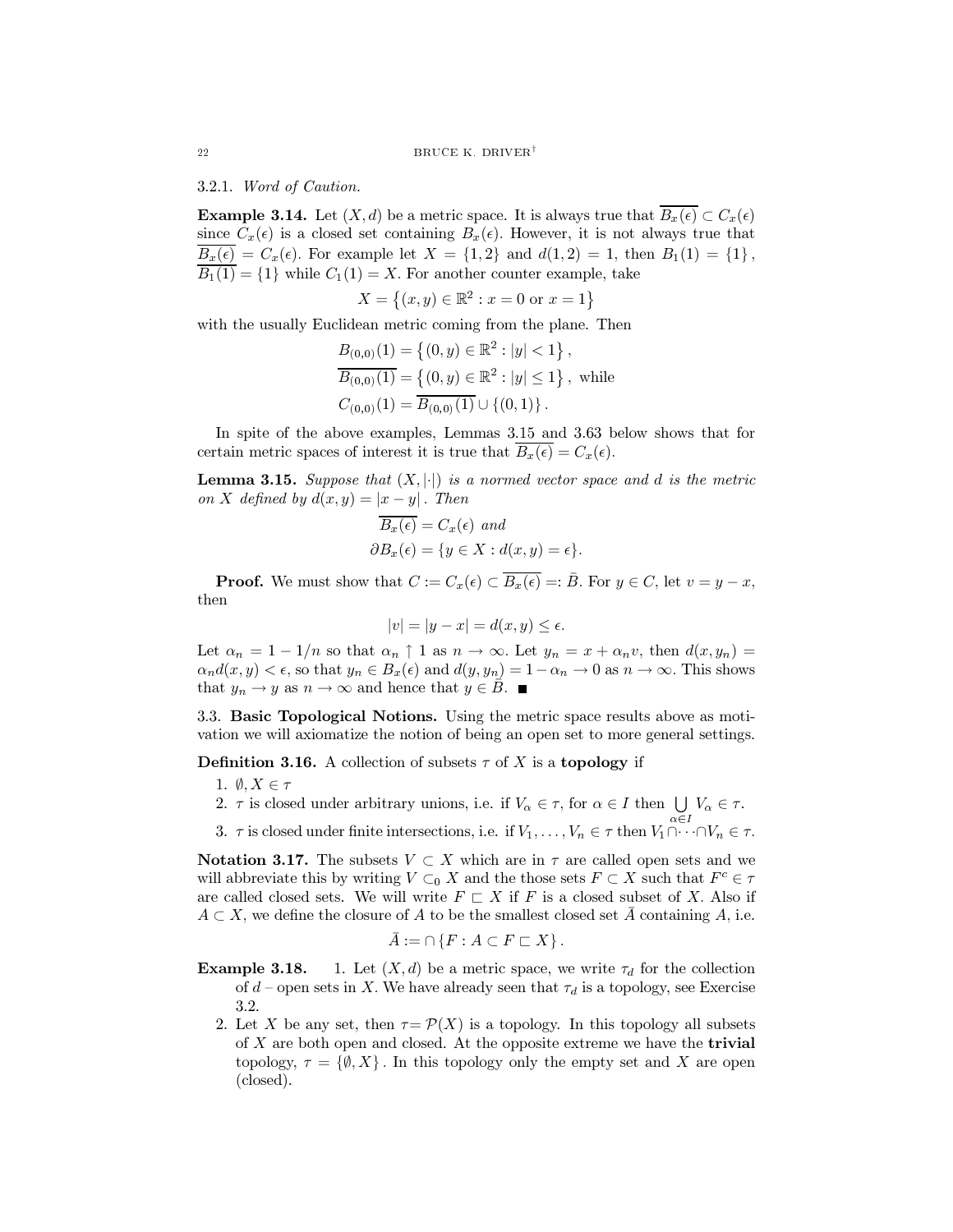

FIGURE 5. A topology

- 3. Let  $X = \{1, 2, 3\}$ , then  $\tau = \{\emptyset, X, \{2, 3\}\}\$ is a topology on X which does not come from a metric.
- 4. Again let  $X = \{1, 2, 3\}$ . Then  $\tau = \{\{1\}, \{2, 3\}, \emptyset, X\}$ . is a topology, and the sets X,  $\{1\}$ ,  $\{2,3\}$ ,  $\phi$  are open and closed. The sets  $\{1,2\}$  and  $\{1,3\}$  are neither open nor closed.

**Definition 3.19.** Let  $(X, \tau)$  be a topological space,  $A \subset X$  and  $i_A : A \to X$  be the inclusion map, i.e.  $i_A(a) = a$  for all  $a \in A$ . Define

$$
\tau_A = i_A^{-1}(\tau) = \{ A \cap V : V \in \tau \},\
$$

the so called **relative topology** on  $A$ .

**Notation 3.20** (Neighborhoods of x). Let  $\tau_x = \{ V \in \tau : x \in V \}$ . So  $\tau_x$  consists of all the **open neighborhoods** of x. (Note: this notation should not be confused with

$$
\tau_{\{x\}} := i_{\{x\}}^{-1}(\tau) = \{\{x\} \cap V : V \in \tau\} = \{\emptyset, \{x\}\}\.
$$

**Exercise 3.6.** Show the relative topology is a topology on A. Also show if  $(X, d)$ is a metric space and  $\tau = \tau_d$  is the topology coming from d, then  $(\tau_d)_A$  is the topology induced by making A into a metric space using the metric  $d|_{A \times A}$ .

**Definition 3.21.** Let  $(X, \tau)$  be a topological space and  $A \subset X$ . We say a subset  $\mathcal{U} \subset \tau$  is an open cover of A if  $A \subset \cup \mathcal{U}$ . The set A is said to be compact if every open cover of A has finite a sub-cover, i.e. if U is an open cover of A there exists  $\mathcal{U}_0 \subset\subset \mathcal{U}$  such that  $\mathcal{U}_0$  is a cover of A. (We will write  $A \subset\subset X$  to denote that  $A \subset X$  and A is compact.) A subset  $A \subset X$  is **precompact** if A is compact.

**Proposition 3.22.** Suppose that  $K \subset X$  is a compact set  $F \subset K$  is a closed subset. Then  $F$  is compact.

**Proof.** Let  $\mathcal{U} \subset \tau$  is an open cover of F, then  $\mathcal{U} \cup \{F^c\}$  is an open cover of K. The cover  $\mathcal{U} \cup \{F^c\}$  of K has a finite subcover which we denote by  $\mathcal{U}_0 \cup \{F^c\}$  where  $\mathcal{U}_0 \subset \subset \mathcal{U}$ . Since  $F \cap F^c = \emptyset$ , it follows that  $\mathcal{U}_0$  is the desired subcover of F.

**Definition 3.23.** We say a collection  $\mathcal F$  of closed subsets of a topological space  $(X, \tau)$  has the **finite intersection property if**  $\cap \mathcal{F}_0 \neq \emptyset$  for all  $\mathcal{F}_0 \subset\subset \mathcal{F}$ .

The notion of compactness may be expressed in terms of closed sets as follows.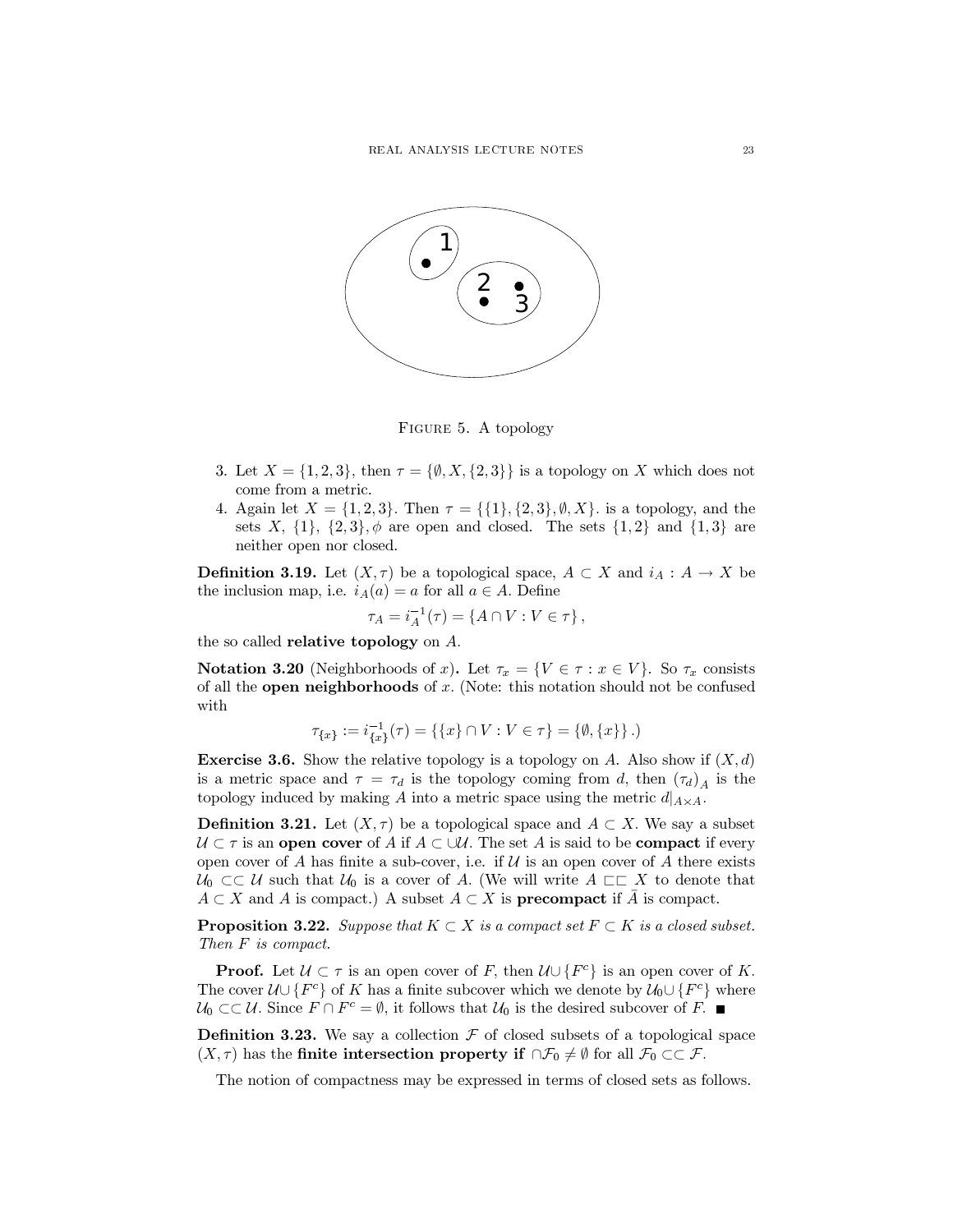**Proposition 3.24.** A topological space  $X$  is compact iff every family of closed sets  $\mathcal{F} \subset \mathcal{P}(X)$  with the **finite intersection property** satisfies  $\bigcap \mathcal{F} \neq \emptyset$ .

**Proof.** ( $\Rightarrow$ ) Suppose that X is compact and  $\mathcal{F} \subset \mathcal{P}(X)$  is a collection of closed sets such that  $\bigcap \mathcal{F} = \emptyset$ . Let

$$
\mathcal{U} = \mathcal{F}^c := \{ C^c : C \in \mathcal{F} \} \subset \tau,
$$

then U is a cover of X and hence has a finite subcover,  $U_0$ . Let  $\mathcal{F}_0 = U_0^c \subset \mathcal{F}$ , then  $\cap \mathcal{F}_0 = \emptyset$  so that  $\mathcal F$  does not have the finite intersection property.

 $(\Leftarrow)$  If X is not compact, there exists an open cover U of X with no finite subcover. Let  $\mathcal{F} = \mathcal{U}^c$ , then F is a collection of closed sets with the finite intersection property while  $\bigcap \mathcal{F} = \emptyset$ .

**Exercise 3.7.** Let  $(X, \tau)$  be a topological space. Show that  $A \subset X$  is compact iff  $(A, \tau_A)$  is a compact topological space.

**Definition 3.25.** Let  $(X, \tau_X)$  and  $(Y, \tau_Y)$  be topological spaces. A function f:  $X \to Y$  is **continuous** if  $f^{-1}(\tau_Y) \subseteq \tau_X$ . We will also say that f is  $\tau_X/\tau_Y$ continuous or  $(\tau_X, \tau_Y)$  – continuous. We also say that f is continuous at a point  $x \in X$  if for every  $V \in \tau_Y$  such that  $f(x) \in V$ , there exists  $U \in \tau_X$  such that  $x \in U$ and  $U \subset f^{-1}(V)$ .

**Exercise 3.8.** Show  $f: X \to Y$  is continuous iff f is continuous at all points  $x \in X$ .

**Definition 3.26** (Support). Let  $f: X \to Y$  be a function from a topological space  $(X, \tau_X)$  to a vector space Y. Then we define the support of f by

$$
supp(f) := \overline{\{x \in X : f(x) \neq 0\}},
$$

a closed subset of  $X$ .

**Notation 3.27.** If X and Y are two topological spaces, let  $C(X, Y)$  denote the continuous functions from  $X$  to  $Y$ . If  $Y$  is a Banach space, let

$$
BC(X, Y) := \{ f \in C(X, Y) : \sup_{x \in X} ||f(x)||_Y < \infty \}
$$

and

$$
C_c(X,Y) := \{ f \in C(X,Y) : \text{supp}(f) \text{ is compact} \}
$$

If  $Y = \mathbb{R}$  or  $\mathbb{C}$  we will simply write  $C(X)$ ,  $BC(X)$  and  $C_c(X)$  for  $C(X,Y)$ ,  $BC(X, Y)$  and  $C_c(X, Y)$  respectively.

### 3.4. Completeness.

**Definition 3.28** (Cauchy sequences). A sequence  $\{x_n\}_{n=1}^{\infty}$  in a metric space  $(X, d)$  is **Cauchy** provided that

$$
\lim_{m,n \to \infty} d(x_n, x_m) = 0.
$$

**Exercise 3.9.** Show that convergent sequences are always Cauchy sequences. The converse is not always true. For example, let  $X = \mathbb{Q}$  be the set of rational numbers and  $d(x, y) = |x - y|$ . Choose a sequence  $\{x_n\}_{n=1}^{\infty} \subset \mathbb{Q}$  which converges to  $\sqrt{2} \in \mathbb{R}$ , then  $\{x_n\}_{n=1}^{\infty}$  is  $(\mathbb{Q}, d)$  – Cauchy but not  $(\mathbb{Q}, d)$  – convergent. The sequence does converge in  $\mathbb R$  however.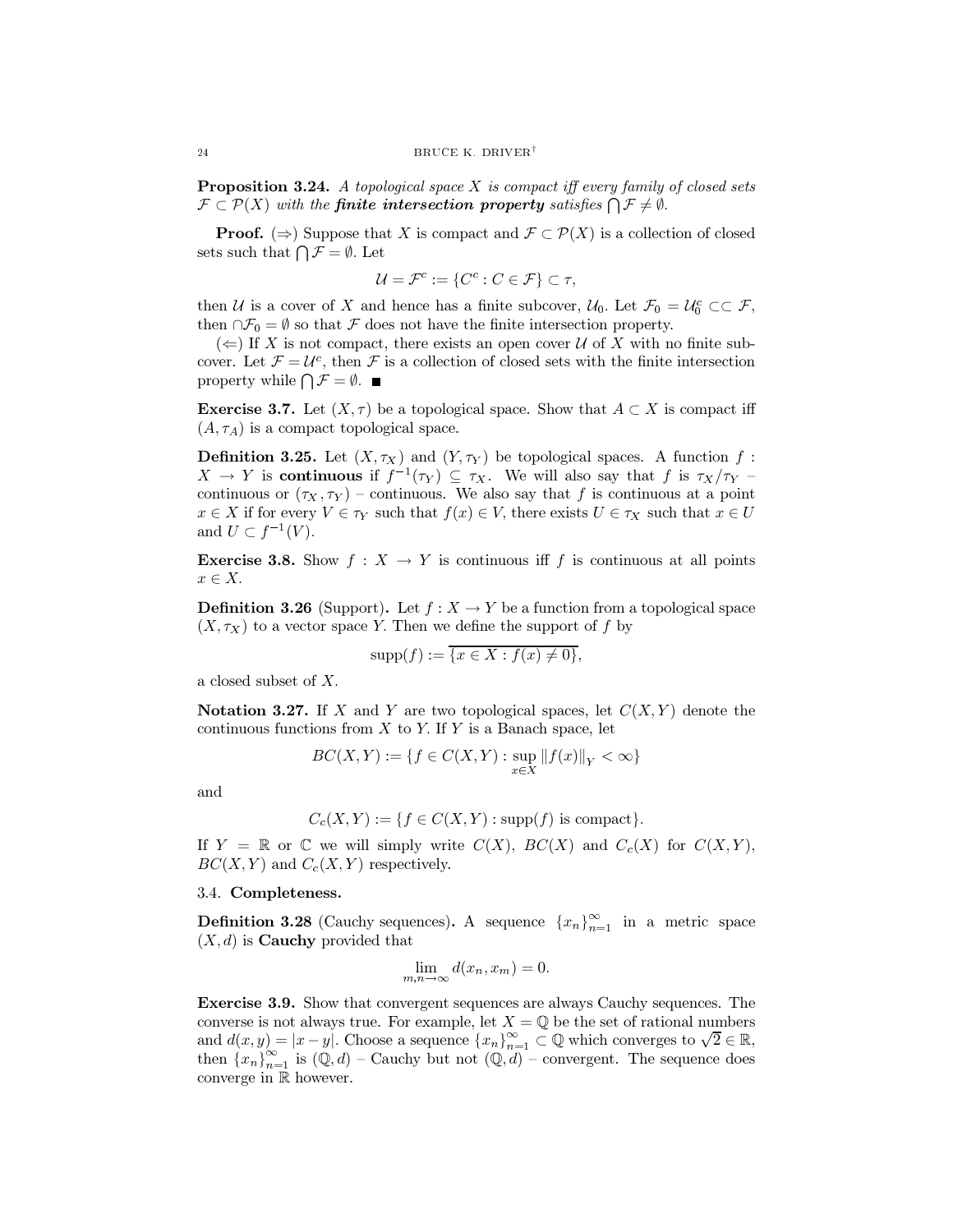**Definition 3.29.** A metric space  $(X, d)$  is **complete** if all Cauchy sequences are convergent sequences.

**Exercise 3.10.** Let  $(X, d)$  be a complete metric space. Let  $A \subset X$  be a subset of X viewed as a metric space using  $d|_{A \times A}$ . Show that  $(A, d|_{A \times A})$  is complete iff A is a closed subset of  $X$ .

**Definition 3.30.** If  $(X, \|\cdot\|)$  is a normed vector space, then we say  $\{x_n\}_{n=1}^{\infty} \subset X$ is a Cauchy sequence if  $\lim_{m,n\to\infty} ||x_m - x_n|| = 0$ . The normed vector space is a **Banach space** if it is complete, i.e. if every  $\{x_n\}_{n=1}^{\infty} \subset X$  which is Cauchy is convergent where  $\{x_n\}_{n=1}^{\infty} \subset X$  is convergent iff there exists  $x \in X$  such that  $\lim_{n\to\infty} ||x_n - x|| = 0$ . As usual we will abbreviate this last statement by writing  $\lim_{n\to\infty}x_n=x.$ 

**Lemma 3.31.** Suppose that X is a set then the bounded functions  $\ell^{\infty}(X)$  on X is a Banach space with the norm

$$
||f|| = ||f||_{\infty} = \sup_{x \in X} |f(x)|.
$$

Moreover if X is a topological space the set  $BC(X) \subset \ell^{\infty}(X)$  is closed subspace of  $\ell^{\infty}(X)$  and hence is also a Banach space.

**Proof.** Let  $\{f_n\}_{n=1}^{\infty} \subset \ell^{\infty}(X)$  be a Cauchy sequence. Since for any  $x \in X$ , we have

(3.3) 
$$
|f_n(x) - f_m(x)| \le ||f_n - f_m||_{\infty}
$$

which shows that  $\{f_n(x)\}_{n=1}^{\infty} \subset \mathbb{F}$  is a Cauchy sequence of numbers. Because  $\mathbb{F}$  $(\mathbb{F} = \mathbb{R}$  or  $\mathbb{C})$  is complete,  $f(x) := \lim_{n \to \infty} f_n(x)$  exists for all  $x \in X$ . Passing to the limit  $n \to \infty$  in Eq. (3.3) implies

$$
|f(x) - f_m(x)| \le \limsup_{n \to \infty} ||f_n - f_m||_{\infty}
$$

and taking the supremum over  $x \in X$  of this inequality implies

$$
||f - f_m||_{\infty} \le \lim \sup_{n \to \infty} ||f_n - f_m||_{\infty} \to 0 \text{ as } m \to \infty
$$

showing  $f_m \to f$  in  $\ell^{\infty}(X)$ .

For the second assertion, suppose that  $\{f_n\}_{n=1}^{\infty} \subset BC(X) \subset \ell^{\infty}(X)$  and  $f_n \to$  $f \in \ell^{\infty}(X)$ . We must show that  $f \in BC(X)$ , i.e. that f is continuous. To this end let  $x, y \in X$ , then

$$
|f(x) - f(y)| \le |f(x) - f_n(x)| + |f_n(x) - f_n(y)| + |f_n(y) - f(y)|
$$
  
\n
$$
\le 2 ||f - f_n||_{\infty} + |f_n(x) - f_n(y)|.
$$

Thus if  $\epsilon > 0$ , we may choose *n* large so that  $2||f - f_n||_{\infty} < \epsilon/2$  and then for this *n* there exists an open neighborhood  $V_x$  of  $x \in X$  such that  $|f_n(x) - f_n(y)| < \epsilon/2$ for  $y \in V_x$ . Thus  $|f(x) - f(y)| < \epsilon$  for  $y \in V_x$  showing the limiting function f is continuous.  $\blacksquare$ 

Remark 3.32. Let X be a set, Y be a Banach space and  $\ell^{\infty}(X, Y)$  denote the bounded functions  $f: X \to Y$  equipped with the norm  $||f|| = ||f||_{\infty}$  $\sup_{x\in X} ||f(x)||_Y$ . If X is a topological space, let  $BC(X, Y)$  denote those  $f \in$  $\ell^{\infty}(\bar{X}, Y)$  which are continuous. The same proof used in Lemma 3.31 shows that  $\ell^{\infty}(X,Y)$  is a Banach space and that  $BC(X,Y)$  is a closed subspace of  $\ell^{\infty}(X,Y)$ .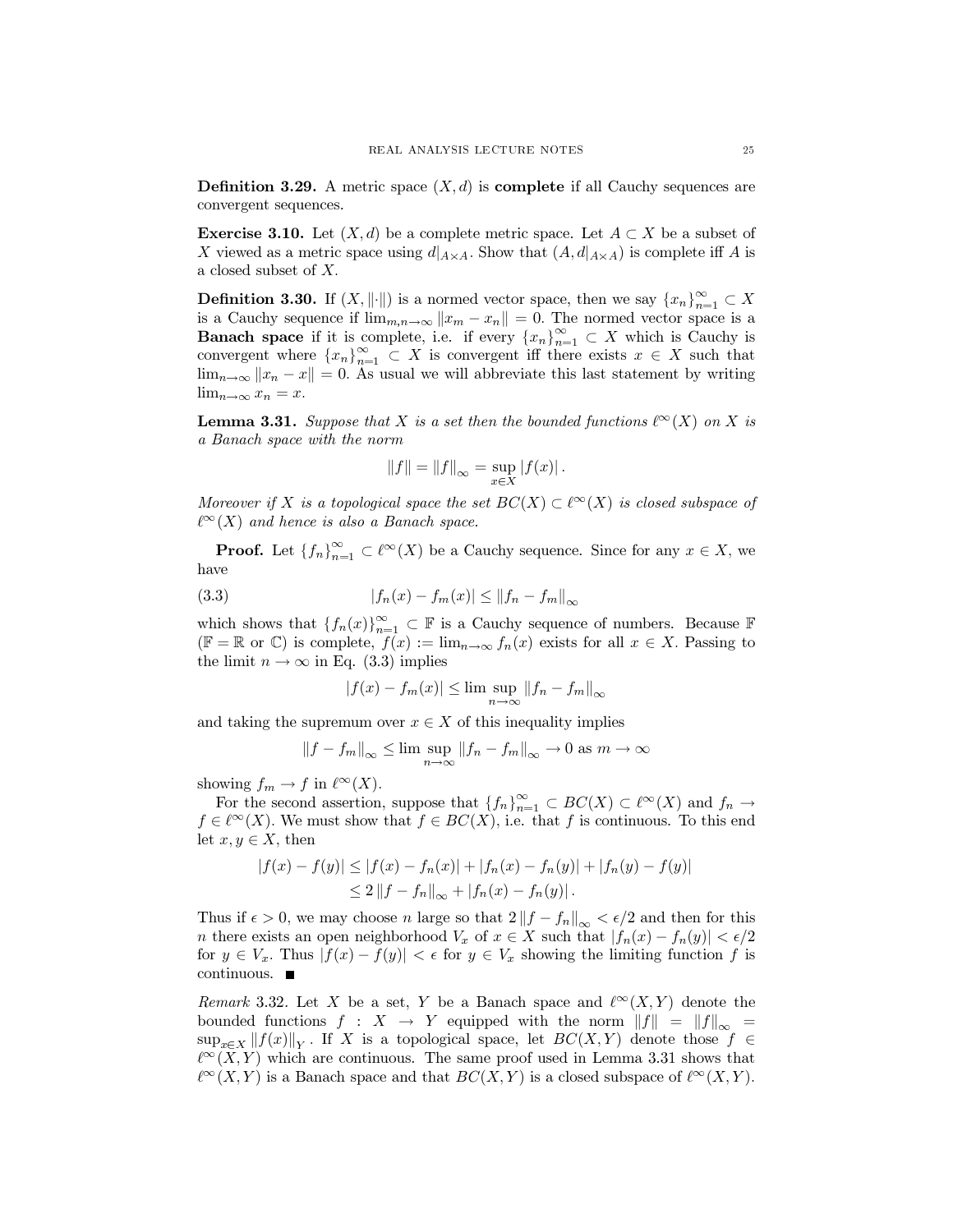**Theorem 3.33** (Completeness of  $\ell^p(\mu)$ ). Let X be a set and  $\mu: X \to (0, \infty]$  be a given function. Then for any  $p \in [1,\infty]$ ,  $(\ell^p(\mu),\lVert \cdot \rVert_n)$  is a Banach space.

**Proof.** We have already proved this for  $p = \infty$  in Lemma 3.31 so we now assume that  $p \in [1,\infty)$  and write  $\|\cdot\|$  for  $\|\cdot\|_p$ . Let  $\{f_n\}_{n=1}^{\infty} \subset \ell^p(\mu)$  be a Cauchy sequence. Since for any  $x \in X$ ,

$$
|f_n(x) - f_m(x)| \le \frac{1}{\mu(x)} ||f_n - f_m||_p \to 0 \text{ as } m, n \to \infty
$$

it follows that  $\{f_n(x)\}_{n=1}^{\infty}$  is a Cauchy sequence of numbers and  $f(x) :=$  $\lim_{n\to\infty} f_n(x)$  exists for all  $x \in X$ . By Fatou's Lemma,

$$
||f_n - f||_p^p = \sum_X \mu \cdot \lim_{m \to \infty} \inf |f_n - f_m|^p \le \lim_{m \to \infty} \inf \sum_X \mu \cdot |f_n - f_m|^p
$$
  
= 
$$
\lim_{m \to \infty} \inf ||f_n - f_m||_p^p \to 0 \text{ as } n \to \infty.
$$

This then shows that  $f = (f - f_n) + f_n \in \ell^p(\mu)$  (being the sum of two  $\ell^p$  – functions) and that  $f_n \xrightarrow{\ell^p} f$ .

**Example 3.34.** Here are a couple of examples of complete metric spaces.

- 1.  $X = \mathbb{R}$  and  $d(x, y) = |x y|$ .
- 2.  $X = \mathbb{R}^n$  and  $d(x, y) = ||x y||_2 = \sum_{i=1}^n (x_i y_i)^2$ .<br>3.  $X = \ell^p(\mu)$  for  $p \in [1, \infty]$  and any weight function  $\mu$ .
- 
- 4.  $X = C([0,1], \mathbb{R})$  the space of continuous functions from [0,1] to R and  $d(f,g) := \max_{t \in [0,1]} |f(t) - g(t)|$ . This is a special case of Lemma 3.31.
- 5. Here is a typical example of a non-complete metric space. Let  $X = C([0,1], \mathbb{R})$ and

$$
d(f,g) := \int_0^1 |f(t) - g(t)| dt.
$$

3.5. Compactness in Metric Spaces. Let  $(X, \rho)$  be a metric space and let  $B'_x(\epsilon) = B_x(\epsilon) \setminus \{x\}.$ 

**Definition 3.35.** A point  $x \in X$  is an accumulation point of a subset  $E \subset X$  if  $\emptyset \neq E \cap V \setminus \{x\}$  for all  $V \subset_o X$  containing x.

Let us start with the following elementary lemma which is left as an exercise to the reader.

**Lemma 3.36.** Let  $E \subset X$  be a subset of a metric space  $(X, \rho)$ . Then the following are equivalent:

- 1.  $x \in X$  is an accumulation point of E.
- 2.  $B'_x(\epsilon) \cap E \neq \emptyset$  for all  $\epsilon > 0$ .
- 3.  $B_x(\epsilon) \cap E$  is an infinite set for all  $\epsilon > 0$ .
- 4. There exists  $\{x_n\}_{n=1}^{\infty} \subset E \setminus \{x\}$  with  $\lim_{n\to\infty} x_n = x$ .

**Definition 3.37.** A metric space  $(X, \rho)$  is said to be  $\epsilon$  – **bounded** ( $\epsilon > 0$ ) provided there exists a finite cover of X by balls of radius  $\epsilon$ . The metric space is **totally bounded** if it is  $\epsilon$  – bounded for all  $\epsilon > 0$ .

**Theorem 3.38.** Let  $X$  be a metric space. The following are equivalent.

- (a)  $X$  is compact.
- (b) Every infinite subset of  $X$  has an accumulation point.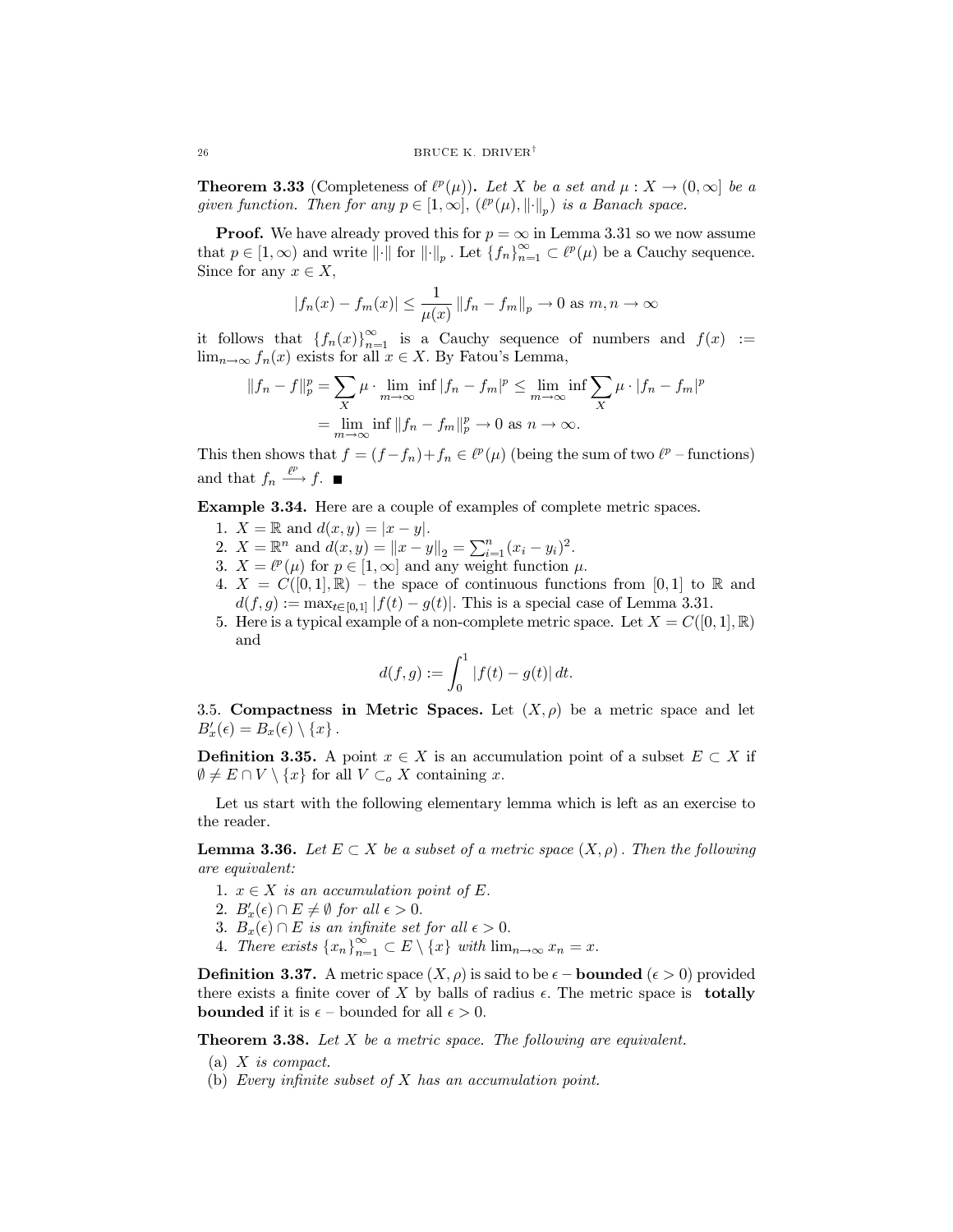### (c)  $X$  is totally bounded and complete.

**Proof.** The proof will consist of showing that  $a \Rightarrow b \Rightarrow c \Rightarrow a$ .

 $(a \Rightarrow b)$  We will show that **not**  $b \Rightarrow$  **not** a. Suppose there exists  $E \subset X$ , such that  $\#(E) = \infty$  and E has no accumulation points. Then for all  $x \in X$  there  $\delta_x > 0$ such that  $V_x := B_x(\delta_x)$  satisfies  $(V_x \setminus \{x\}) \cap E = \emptyset$ . Clearly  $\mathcal{V} = \{V_x\}_{x \in X}$  is a cover of X, yet V has no finite sub cover. Indeed, for each  $x \in X$ ,  $V_x \cap E$  consists of at most one point, therefore if  $\Lambda \subset \subset X$ ,  $\cup_{x \in \Lambda} V_x$  can only contain a finite number of points from E, in particular  $X \neq \bigcup_{x \in \Lambda} V_x$ . (See Figure 6.)



FIGURE 6. The construction of an open cover with no finite sub-cover.

 $(b \Rightarrow c)$  To show X is complete, let  $\{x_n\}_{n=1}^{\infty} \subset X$  be a sequence and  $E := \{x_n : n \in \mathbb{N}\}\.$  If  $\#(E) < \infty$ , then  $\{x_n\}_{n=1}^{\infty}$  has a subsequence  $\{x_{n_k}\}\)$  which is constant and hence convergent. If  $E$  is an infinite set it has an accumulation point by assumption and hence Lemma 3.36 implies that  $\{x_n\}$  has a convergence subsequence.

We now show that X is totally bounded. Let  $\epsilon > 0$  be given and choose  $x_1 \in X$ . If possible choose  $x_2 \in X$  such that  $d(x_2, x_1) \geq \epsilon$ , then if possible choose  $x_3 \in X$  such that  $d(x_3, \{x_1, x_2\}) \geq \epsilon$  and continue inductively choosing points  $\{x_j\}_{i=1}^n \subset X$ such that  $d(x_n, \{x_1, \ldots, x_{n-1}\}) \geq \epsilon$ . This process must terminate, for otherwise we could choose  $E = \{x_j\}_{j=1}^{\infty}$  and infinite number of distinct points such that  $d(x_j, \{x_1, \ldots, x_{j-1}\}) \geq \epsilon$  for all  $j = 2, 3, 4, \ldots$ . Since for all  $x \in X$  the  $B_x(\epsilon/3) \cap E$ can contain at most one point, no point  $x \in X$  is an accumulation point of E. (See Figure 7.

 $(c \Rightarrow a)$  For sake of contradiction, assume there exists a cover an open cover  $\mathcal{V} = \{V_{\alpha}\}_{{\alpha \in A}}$  of X with no finite subcover. Since X is totally bounded for each  $n \in \mathbb{N}$  there exists  $\Lambda_n \subset \subset X$  such that

$$
X=\bigcup_{x\in\Lambda_n}B_x(1/n)\subset\bigcup_{x\in\Lambda_n}C_x(1/n).
$$

Choose  $x_1 \in \Lambda_1$  such that no finite subset of V covers  $K_1 := C_{x_1}(1)$ . Since  $K_1 =$  $\bigcup_{x \in \Lambda_2} K_1 \cap C_x(1/2)$ , there exists  $x_2 \in \Lambda_2$  such that  $K_2 := K_1 \cap C_{x_2}(1/2)$  can not be covered by a finite subset of  $V$ . Continuing this way inductively, we construct sets  $K_n = K_{n-1} \cap C_{x_n}(1/n)$  with  $x_n \in \Lambda_n$  such no  $K_n$  can be covered by a finite subset of V. Now choose  $y_n \in K_n$  for each n. Since  $\{K_n\}_{n=1}^{\infty}$  is a decreasing sequence of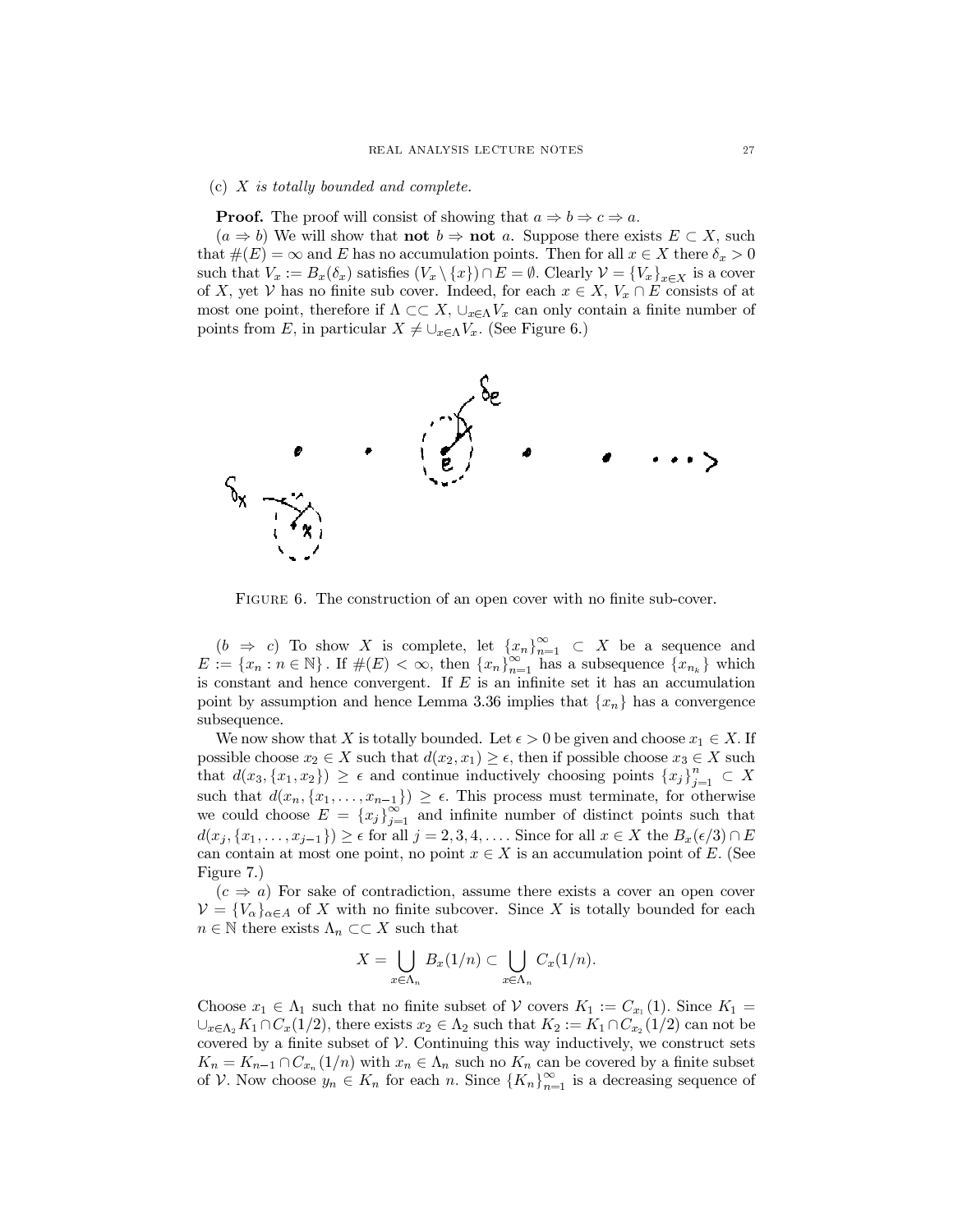

FIGURE 7. Constructing a set with out an accumulation point.

closed sets such that  $\text{diam}(K_n) \leq 2/n$ , it follows that  $\{y_n\}$  is a Cauchy and hence convergent with

$$
y = \lim_{n \to \infty} y_n \in \bigcap_{m=1}^{\infty} K_m
$$

Since V is a cover of X, there exists  $V \in V$  such that  $x \in V$ . Since  $K_n \downarrow \{y\}$  and  $\text{diam}(K_n) \to 0$ , it now follows that  $K_n \subset V$  for some *n* large. But this violates the assertion that  $K_n$  can not be covered by a finite subset of  $\mathcal{V}$ . (See Figure 8.)



FIGURE 8. Nested Sequence of cubes.

**Corollary 3.39.** Let  $X$  be a metric space then  $X$  is compact iff all sequences  $\{x_n\} \subset X$  have convergent subsequences.

**Proof.** If X is compact and  $\{x_n\} \subset X$ 

- 1. If  $\#(\lbrace x_n : n=1,2,\ldots \rbrace) < \infty$  then choose  $x \in X$  such that  $x_n = x$  i.o. let  ${n_k} \subset {n}$  such that  $x_{n_k} = x$  for all k. Then  $x_{n_k} \to x$
- 2. If  $\#(\{x_n : n = 1, 2, ...\}) = \infty$ . We know  $E = \{x_n\}$  has an accumulation point  $\{x\}$ , hence there exists  $x_{n_k} \to x$ .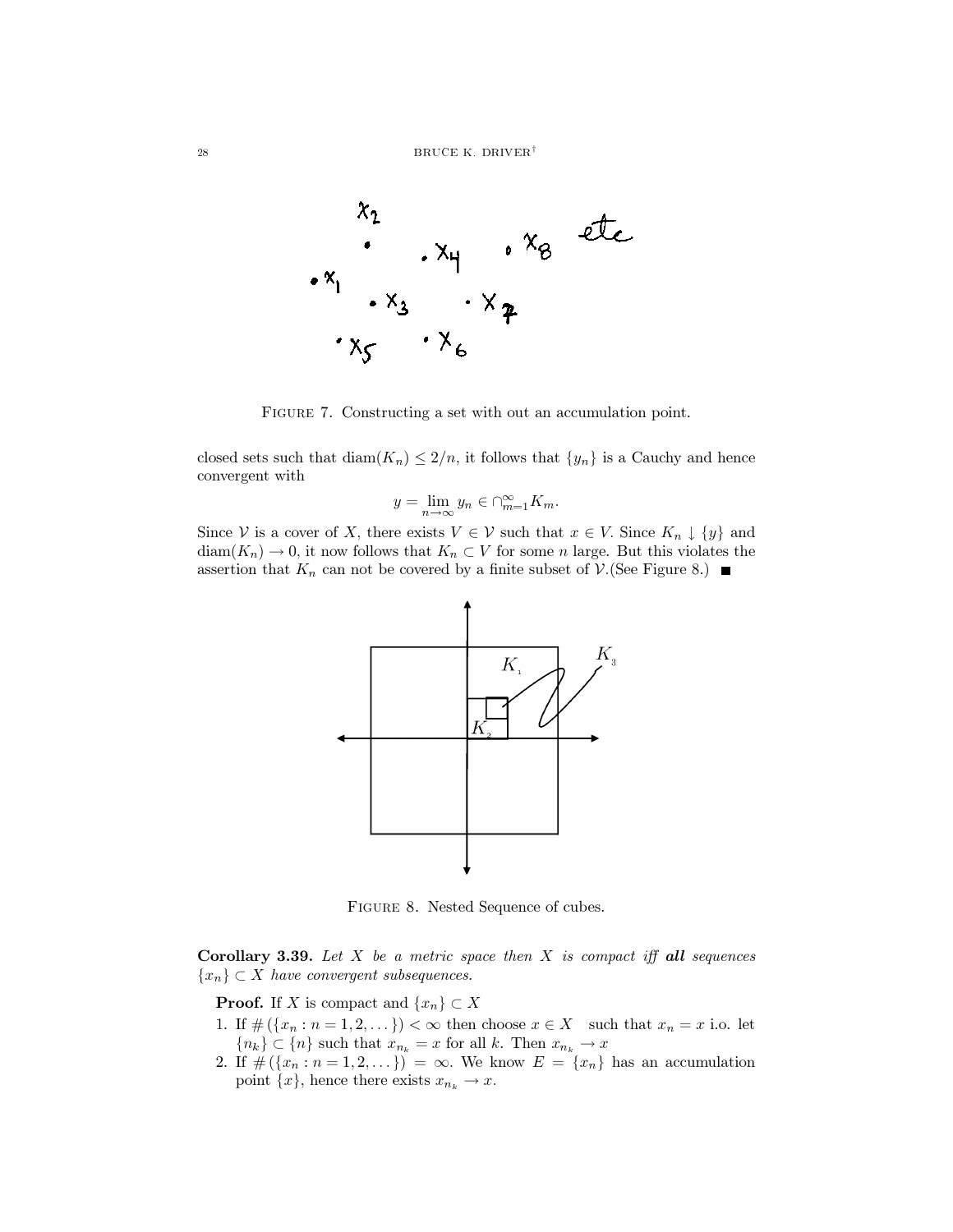Conversely if E is an infinite set let  $\{x_n\}_{n=1}^{\infty} \subset E$  be a sequence of distinct elements of E. We may, by passing to a subsequence, assume  $x_n \to x \in X$  as  $n \to \infty$ . Now  $x \in X$  is an accumulation point of E by Theorem 3.38 and hence X is compact.  $\blacksquare$ 

### **Corollary 3.40.** Compact subsets of  $\mathbb{R}^n$  are the closed and bounded sets.

**Proof.** If K is closed and bounded then K is complete (being the closed subset of a complete space) and K is contained in  $[-M, M]^n$  for some positive integer M. For  $\delta > 0$ , let

$$
\Lambda_{\delta} = \delta \mathbb{Z}^n \cap [-M, M]^n := \{ \delta x : x \in \mathbb{Z}^n \text{ and } \delta |x_i| \leq M \text{ for } i = 1, 2, \dots, n \}.
$$

We will shows that by choosing  $\delta > 0$  sufficiently small, that

$$
(3.4) \t K \subset [-M,M]^n \subset \cup_{x \in \Lambda_\delta} B(x,\epsilon)
$$

which shows that  $K$  is totally bounded. Hence by Theorem 59.8,  $K$  will be compact.

Suppose that  $y \in [-M, M]^n$ , then there exists  $x \in \Lambda_{\delta}$  such that  $|y_i - x_i| \leq \delta$  for  $i=1,2,\ldots,n.$  Hence

$$
d^{2}(x, y) = \sum_{i=1}^{n} (y_{i} - x_{i})^{2} \leq n\delta^{2}
$$

which shows that  $d(x, y) \leq \sqrt{n}\delta$ . Hence if choose  $\delta < \epsilon/\sqrt{n}$  we have shows that  $d(x, y) < \epsilon$ , i.e. Eq. (3.4) holds.  $\blacksquare$ 

**Example 3.41.** Let  $X = \ell^p(\mathbb{N})$  with  $p \in [1, \infty)$  and  $\rho \in X$  such that  $\rho(k) \geq 0$  for all  $k \in \mathbb{N}$ . The set

$$
K := \{ x \in X : |x(k)| \le \rho(k) \text{ for all } k \in \mathbb{N} \}
$$

is compact. For example, let  $\{x_n\}_{n=1}^{\infty} \subset K$  be a sequence, then by compactness of closed bounded sets in  $\mathbb{C}$ , for each  $k \in \mathbb{N}$  there is a subsequence of  $\{x_n(k)\}_{n=1}^{\infty} \subset \mathbb{C}$ which is convergent. By Cantor's diagonalization trick, we may choose a subsequence  $\{y_n\}_{n=1}^{\infty}$  of  $\{x_n\}_{n=1}^{\infty}$  such that  $y(k) := \lim_{n \to \infty} y_n(k)$  exists for all  $k \in \mathbb{N}^3$ Since  $|y_n(k)| \le \rho(k)$  for all *n* it follows that  $|y(k)| \le \rho(k)$ , i.e.  $y \in K$ . Finally

$$
\lim_{n \to \infty} ||y - y_n||_p^p = \lim_{n \to \infty} \sum_{k=1}^{\infty} |y(k) - y_n(k)|^p = \sum_{k=1}^{\infty} \lim_{n \to \infty} |y(k) - y_n(k)|^p = 0
$$

where we have used the Dominated convergence theorem. (Note  $|y(k) - y_n(k)|^p \le$  $2^p \rho^p(k)$  and  $\rho^p$  is summable.) Therefore  $y_n \to y$  and we are done.

Alternatively, we can prove  $K$  is compact by showing that  $K$  is closed and totally bounded. It is simple to show K is closed, for if  $\{x_n\}_{n=1}^{\infty} \subset K$  is a convergent sequence in  $X, x := \lim_{n \to \infty} x_n$ , then  $|x(k)| \leq \lim_{n \to \infty} |x_n(k)| \leq \rho(k)$  for all  $k \in \mathbb{N}$ . This shows that  $x \in K$  and hence K is closed. To see that K is totally bounded, let

$$
{n\}_{n=1}^{\infty} \supset {n_j^1\}_{j=1}^{\infty} \supset {n_j^2\}_{j=1}^{\infty} \supset {n_j^3\}_{j=1}^{\infty} \supset \dots
$$

such that  $\lim_{j\to\infty} x_{n_k^k}(k)$  exists for all  $k \in \mathbb{N}$ . Let  $m_j := n_j^j$  so that eventually  $\{m_j\}_{j=1}^{\infty}$  is a subsequince of  $\{n_j^k\}_{j=1}^\infty$  for all k. Therefore, we may take  $y_j := x_{m_j}$ .

<sup>&</sup>lt;sup>3</sup>The argument is as follows. Let  $\{n_j^1\}_{j=1}^{\infty}$  be a subsequence of  $\mathbb{N} = \{n\}_{n=1}^{\infty}$  such that  $\lim_{j\to\infty} x_{n_j}^{-1}(1)$  exists. Now choose a subsequence  $\{n_j^2\}_{j=1}^{\infty}$  of  $\{n_j^1\}_{j=1}^{\infty}$  such that  $\lim_{j\to\infty} x_{n_j^2}(2)$ exists and similalry  ${n_j^3}_{j=1}^{\infty}$  of  ${n_j^2}_{j=1}^{\infty}$  such that  $\lim_{j\to\infty} x_{n_j^3}(3)$  exists. Continue on this way inductively to get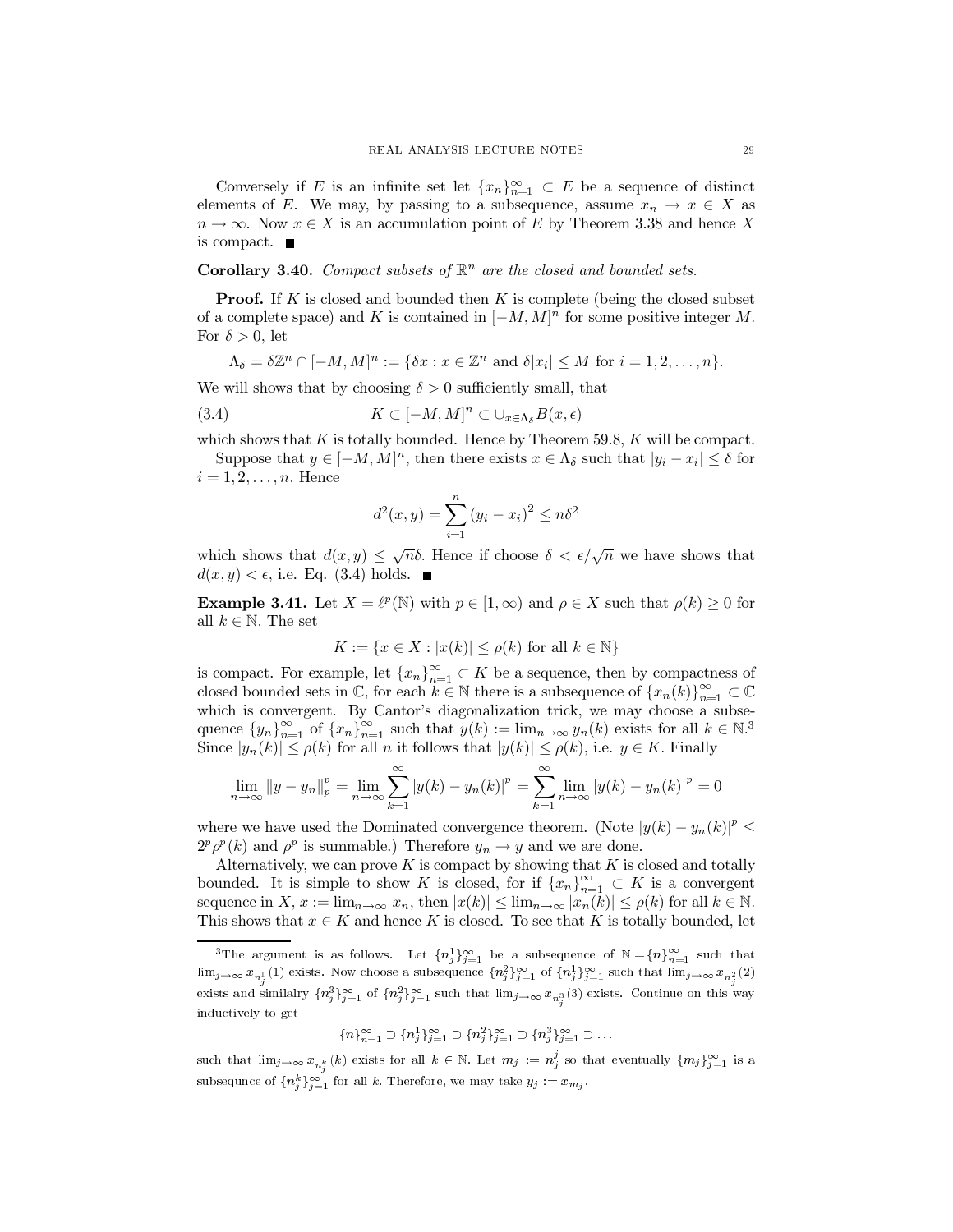$\epsilon > 0$  and choose N such that  $\left(\sum_{k=N+1}^{\infty} |\rho(k)|^p\right)^{1/p} < \epsilon$ . Since  $\prod_{k=1}^N C_{\rho(k)}(0) \subset \mathbb{C}^N$  is closed and bounded, it is compact. Therefore there exists a finite subset  $\Lambda \subset$  $\prod_{k=1}^N C_{\rho(k)}(0)$  such that

$$
\prod_{k=1}^{N} C_{\rho(k)}(0) \subset \cup_{z \in \Lambda} B_z^N(\epsilon)
$$

where  $B_{\gamma}^{N}(\epsilon)$  is the open ball centered at  $z \in \mathbb{C}^{N}$  relative to the  $\ell^{p}(\{1,2,3,\ldots,N\})$ norm. For each  $z \in \Lambda$ , let  $\tilde{z} \in X$  be defined by  $\tilde{z}(k) = z(k)$  if  $k \leq N$  and  $\tilde{z}(k) = 0$ for  $k \geq N + 1$ . I now claim that

$$
(3.5) \t K \subset \cup_{z \in \Lambda} B_{\tilde{z}}(2\epsilon)
$$

which, when verified, shows K is totally bounced. To verify Eq.  $(3.5)$ , let  $x \in K$ and write  $x = u + v$  where  $u(k) = x(k)$  for  $k \leq N$  and  $u(k) = 0$  for  $k < N$ . Then by construction  $u \in B_{\tilde{z}}(\epsilon)$  for some  $\tilde{z} \in \Lambda$  and

$$
||v||_p \le \left(\sum_{k=N+1}^{\infty} |\rho(k)|^p\right)^{1/p} < \epsilon.
$$

So we have

$$
||x - \tilde{z}||_p = ||u + v - \tilde{z}||_p \le ||u - \tilde{z}||_p + ||v||_p < 2\epsilon
$$

For Exercises 3.11 – 3.13, let  $(X, d)$  be a compact metric space.

**Exercise 3.11** (Extreme value theorem). Let  $f: X \to \mathbb{R}$  be a continuous function. Show  $-\infty < \inf f < \sup f < \infty$  and there exists  $a, b \in X$  such that  $f(a) = \inf f$  and  $f(b) = \sup f$ .

**Exercise 3.12** (Uniform Continuity). Let  $f: X \to \mathbb{R}$  be a continuous function. Show that f is uniformly continuous, i.e. if  $\epsilon > 0$  there exists  $\delta > 0$  such that  $|f(y) - f(x)| < \epsilon$  if  $x, y \in X$  with  $d(x, y) < \delta$ .

**Exercise 3.13** (Dini's Theorem). Let  $f_n: X \to [0, \infty)$  be a sequence of continuous functions such that  $f_n(x) \downarrow 0$  as  $n \to \infty$  for each  $x \in X$ . Show that in fact  $f_n \downarrow 0$  uniformly in x, i.e.  $\sup_{x \in X} f_n(x) \downarrow 0$  as  $n \to \infty$ . **Hint:** Given  $\epsilon > 0$ , consider the open sets  $V_n := \{x \in X : f_n(x) < \epsilon\}.$ 

**Definition 3.42.** Let L be a vector space. We say that two norms,  $\|\cdot\|$  and  $\|\cdot\|$ , on L are equivalent if there exists constants  $\alpha, \beta \in (0, \infty)$  such that

 $||f|| \leq \alpha |f|$  and  $|f| \leq \beta ||f||$  for all  $f \in L$ .

Lemma 3.43. Let L be a finite dimensional vector space. Then any two norms  $\|\cdot\|$  and  $\|\cdot\|$  on L are equivalent. (This is typically not true for norms on infinite dimensional spaces.)

**Proof.** Let  $\{f_i\}_{i=1}^n$  be a basis for L and define a new norm on L by

$$
\left\| \sum_{i=1}^n a_i f_i \right\|_1 \equiv \sum_{i=1}^n |a_i| \text{ for } a_i \in \mathbb{F}.
$$

By the triangle inequality of the norm  $|\cdot|$ , we find

$$
\left|\sum_{i=1}^{n} a_i f_i\right| \leq \sum_{i=1}^{n} |a_i| |f_i| \leq M \sum_{i=1}^{n} |a_i| = M \left\| \sum_{i=1}^{n} a_i f_i \right\|_1
$$

 $\mathbf{u}$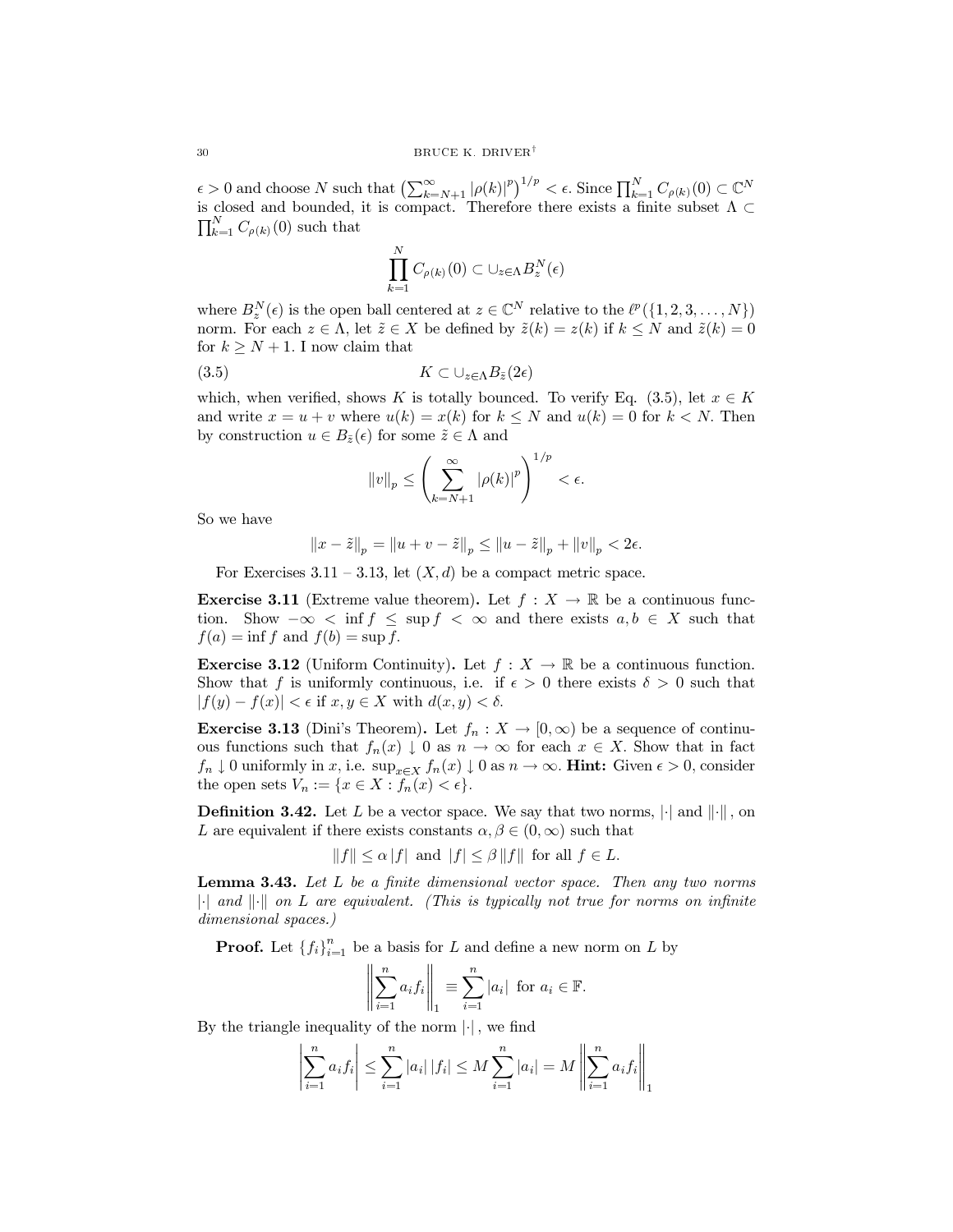where  $M = \max_i |f_i|$ . Thus we have

$$
|f| \le M \left\| f \right\|_1
$$

for all  $f \in L$ . This inequality shows that  $\lVert \cdot \rVert$  is continuous relative to  $\lVert \cdot \rVert_1$ . Now let  $S:=\{f\in L: \|f\|_1=1\}$  , a compact subset of  $L$  relative to  $\left\|\cdot\right\|_1.$  Therefore by Exercise 3.11 there exists  $f_0 \in S$  such that

$$
m = \inf \{|f| : f \in S\} = |f_0| > 0.
$$

Hence given  $0 \neq f \in L$ , then  $\frac{f}{\|f\|_{1}} \in S$  so that

$$
m\leq \left|\frac{f}{\left\|f\right\|_1}\right|=|f|\,\frac{1}{\left\|f\right\|_1}
$$

or equivalently

$$
||f||_1 \leq \frac{1}{m} |f|.
$$

This shows that  $\|\cdot\|_1$  and  $\|\cdot\|_1$  are equivalent norms. Similarly one shows that  $\|\cdot\|$  and  $\|\cdot\|_1$  are equivalent and hence so are  $|\cdot|$  and  $\|\cdot\|$ .

**Definition 3.44.** A subset D of a topological space X is dense if  $D = X$ . A topological space is said to be **separable** if it contains a countable dense subset, D.

**Example 3.45.** Let  $\mu : \mathbb{N} \to (0,\infty)$  be a function, then  $\ell^p(\mu)$  is separable for all  $1 \leq p < \infty$ . For example, let  $\Gamma \subset \mathbb{F}$  be a countable dense set, then

$$
D := \{ x \in \ell^p(\mu) : x_i \in \Gamma \text{ for all } i \text{ and } \# \{ j : x_j \neq 0 \} < \infty \}.
$$

The set  $\Gamma$  can be taken to be  $\mathbb Q$  if  $\mathbb F = \mathbb R$  or  $\mathbb Q + i\mathbb Q$  if  $\mathbb F = \mathbb C$ .

**Lemma 3.46.** Any compact metric space  $(X,d)$  is separable.

**Proof.** To each integer n, there exists  $\Lambda_n \subset\subset X$  such that  $X = \bigcup_{x \in \Lambda_n} B(x, 1/n)$ . Let  $D:=\cup_{n=1}^\infty \Lambda_n$  – a countable subset of  $X.$  Moreover, it is clear by construction that  $\bar{D}=X.$   $\blacksquare$ 

3.6. Compactness in Function spaces. In this section, let  $(X, \tau)$  be a topological space.

**Definition 3.47.** Let  $\mathcal{F} \subset C(X)$ .

- 1. F is equicontinuous at  $x \in X$  iff for all  $\epsilon > 0$  there exists  $U \in \tau_x$  such that  $|f(y) - f(x)| < \epsilon$  for all  $y \in U$  and  $f \in \mathcal{F}$ .
- 2. F is equicontinuous if F is equicontinuous at all points  $x \in X$ .
- 3. F is pointwise bounded if  $\sup\{f(x) \in \mathbb{C} : |f \in \mathcal{F}\}\langle \infty \rangle$  for all  $x \in X$ .

**Theorem 3.48** (Ascoli-Arzela Theorem). Let  $(X, \tau)$  be a compact topological space and  $\mathcal{F} \subset C(X)$ . Then F is precompact in  $C(X)$  iff F is equicontinuous and pointwise bounded.

**Proof.** ( $\Leftarrow$ ) Since  $B(X)$  is a complete metric space, we must show F is totally bounded. Let  $\epsilon > 0$  be given. By equicontinuity there exists  $V_x \in \tau_x$  for all  $x \in X$  such that  $|f(y) - f(x)| < \epsilon/2$  if  $y \in V_x$  and  $f \in \mathcal{F}$ . Since X is compact we may choose  $\Lambda \subset\subset X$  such that  $X = \bigcup_{x \in \Lambda} V_x$ . We have now decomposed X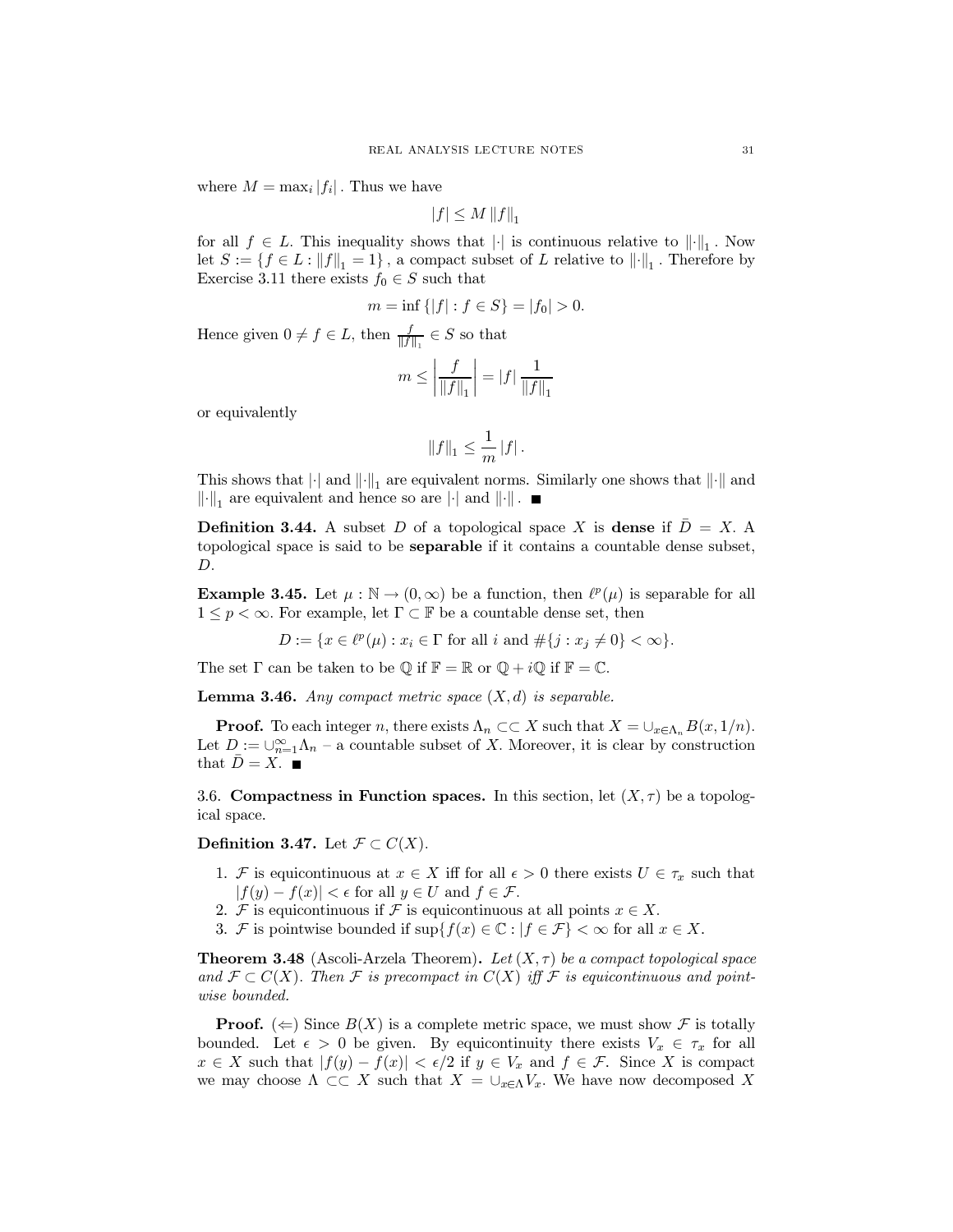into "blocks"  ${V_x}_{x \in \Lambda}$  such that each  $f \in \mathcal{F}$  is constant to within  $\epsilon$  on  $V_x$ . Since  $\sup\{f(x):x\in\Lambda\text{ and }f\in\mathcal{F}\}<\infty,$  it is now evident that

$$
M \equiv \sup \{ f(x) : x \in X \text{ and } f \in \mathcal{F} \} \le \sup \{ f(x) : x \in \Lambda \text{ and } f \in \mathcal{F} \} + \epsilon < \infty.
$$

Let  $\mathbb{D} \equiv \{k\epsilon/2 : k \in \mathbb{Z}\}\cap [-M, M]$ . If  $f \in \mathcal{F}$  and  $\phi \in \mathbb{D}^{\Lambda}$  (i.e.  $\phi : \Lambda \to \mathbb{D}$  is a function) is chosen so that  $|\phi(x) - f(x)| \leq \epsilon/2$  for all  $x \in \Lambda$ , then

$$
|f(y) - \phi(x)| \le |f(y) - f(x)| + |f(x) - \phi(x)| < \epsilon \,\forall \, x \in \Lambda \text{ and } y \in V_x.
$$

From this it follows that  $\mathcal{F} = \bigcup \{ \mathcal{F}_{\phi} : \phi \in \mathbb{D}^{\Lambda} \}$  where, for  $\phi \in \mathbb{D}^{\Lambda}$ ,

$$
\mathcal{F}_{\phi} \equiv \{ f \in \mathcal{F} : |f(y) - \phi(x)| < \epsilon \text{ for } y \in V_x \text{ and } x \in \Lambda \}.
$$

Let  $\Gamma := \{ \phi \in \mathbb{D}^{\Lambda} : \mathcal{F}_{\phi} \neq \emptyset \}$  and for each  $\phi \in \Gamma$  choose  $f_{\phi} \in \mathcal{F}_{\phi} \cap \mathcal{F}$ . For  $f \in \mathcal{F}_{\phi}$ ,  $x \in \Lambda$  and  $y \in V_x$  we have

$$
|f(y) - f_{\phi}(y)| \le |f(y) - \phi(x))| + |\phi(x) - f_{\phi}(y)| < 2\epsilon
$$

So  $||f - f_{\phi}|| < 2\epsilon$  for all  $f \in \mathcal{F}_{\phi}$  showing that  $\mathcal{F}_{\phi} \subset B_{f_{\phi}}(2\epsilon)$ . Therefore,

 $\mathcal{F}=\cup_{\phi\in\Gamma}\mathcal{F}_{\phi}\subset\cup_{\phi\in\Gamma}B_{f_{\phi}}(2\epsilon)$ 

and because  $\epsilon > 0$  was arbitrary we have shown that F is totally bounded.

 $(\Rightarrow)$  Since  $\|\cdot\|: C(X) \to [0,\infty)$  is a continuous function on  $C(X)$  it is bounded on any compact subset  $\mathcal{F} \subset C(X)$ . This shows that sup  $\{||f|| : f \in \mathcal{F}\} < \infty$  which clearly implies that  $\mathcal F$  is pointwise bounded.<sup>4</sup> Suppose  $\mathcal F$  were **not** equicontinuous at some point  $x \in X$  that is to say there exists  $\epsilon > 0$  such that for all  $V \in$  $\tau_x$ , sup sup  $|f(y) - f(x)| > \epsilon^5$  Equivalently put, to each  $V \in \tau_x$  we may choose  $y \in V$   $f \in \mathcal{F}$ 

(3.6) 
$$
f_V \in \mathcal{F}
$$
 and  $x_V \in V$  such that  $|f_V(x) - f_V(x_V)| \ge \epsilon$ 

Set  $\mathcal{C}_V = \overline{\{f_W : W \in \tau_x \text{ and } W \subset V\}}^{\|\cdot\|_{\infty}} \subset \mathcal{F}$  and notice for any  $\mathcal{V} \subset \subset \tau_x$  that  $\cap_{V\in\mathcal{V}}\mathcal{C}_V\supseteq\mathcal{C}_{\cap\mathcal{V}}\neq\emptyset,$ 

so that  $\{\mathcal{C}_V\}_V \in \tau_x \subset \mathcal{F}$  has the finite intersection property.<sup>6</sup> Since  $\mathcal F$  is compact, it follows that there exists some

$$
f\in\bigcap_{V\in\tau_x}\mathcal{C}_V\neq\emptyset.
$$

$$
\epsilon \le |f_n(x) - f_n(x_n)| \le |f_n(x) - f(x)| + |f(x) - f(x_n)| + |f(x_n) - f_n(x_n)|
$$
  

$$
\le 2||f_n - f|| + |f(x) - f(x_n)| \to 0 \text{ as } n \to \infty
$$

which is a contradiction.

$$
\epsilon \le |g_{\alpha}(x) - g_{\alpha}(x_{V_{\alpha}})| \rightarrow |g(x) - g(x)| = 0
$$

which is a contradiction.

<sup>&</sup>lt;sup>4</sup>One could also prove that F is pointwise bounded by considering the continuous evaluation maps  $e_x : C(X) \to \mathbb{R}$  given by  $e_x(f) = f(x)$  for all  $x \in X$ .

<sup>&</sup>lt;sup>5</sup>If X is first countable we could finish the proof with the following argument. Let  $\{V_n\}_{n=1}^{\infty}$ be a neighborhood base at x such that  $V_1 \supset V_2 \supset V_3 \supset \ldots$ . By the assumption that  $\mathcal F$  is not equicontinuous at x, there exist  $f_n \in \mathcal{F}$  and  $x_n \in V_n$  such that  $|f_n(x) - f_n(x_n)| \ge \epsilon \ \forall n$ . Since F is a compact metric space by passing to a subsequence if necessary we may assume that  $f_n$ converges uniformly to some  $f \in \mathcal{F}$ . Because  $x_n \to x$  as  $n \to \infty$  we learn that

 $6$ If we are willing to use Net's described in the appendix below we could finish the proof as follows. Since F is compact, the net  $\{f_V\}_{V \in \tau_x} \subset \mathcal{F}$  has a cluster point  $f \in \mathcal{F} \subset C(X)$ . Choose a subnet  $\{g_{\alpha}\}_{{\alpha}\in A}$  of  $\{f_V\}_{{V\in\tau_X}}$  such that  $g_{\alpha}\to f$  uniformly. Then, since  $x_V\to x$  implies  $x_{V_{\alpha}}\to x$ , we may conclude from Eq.  $(3.6)$  that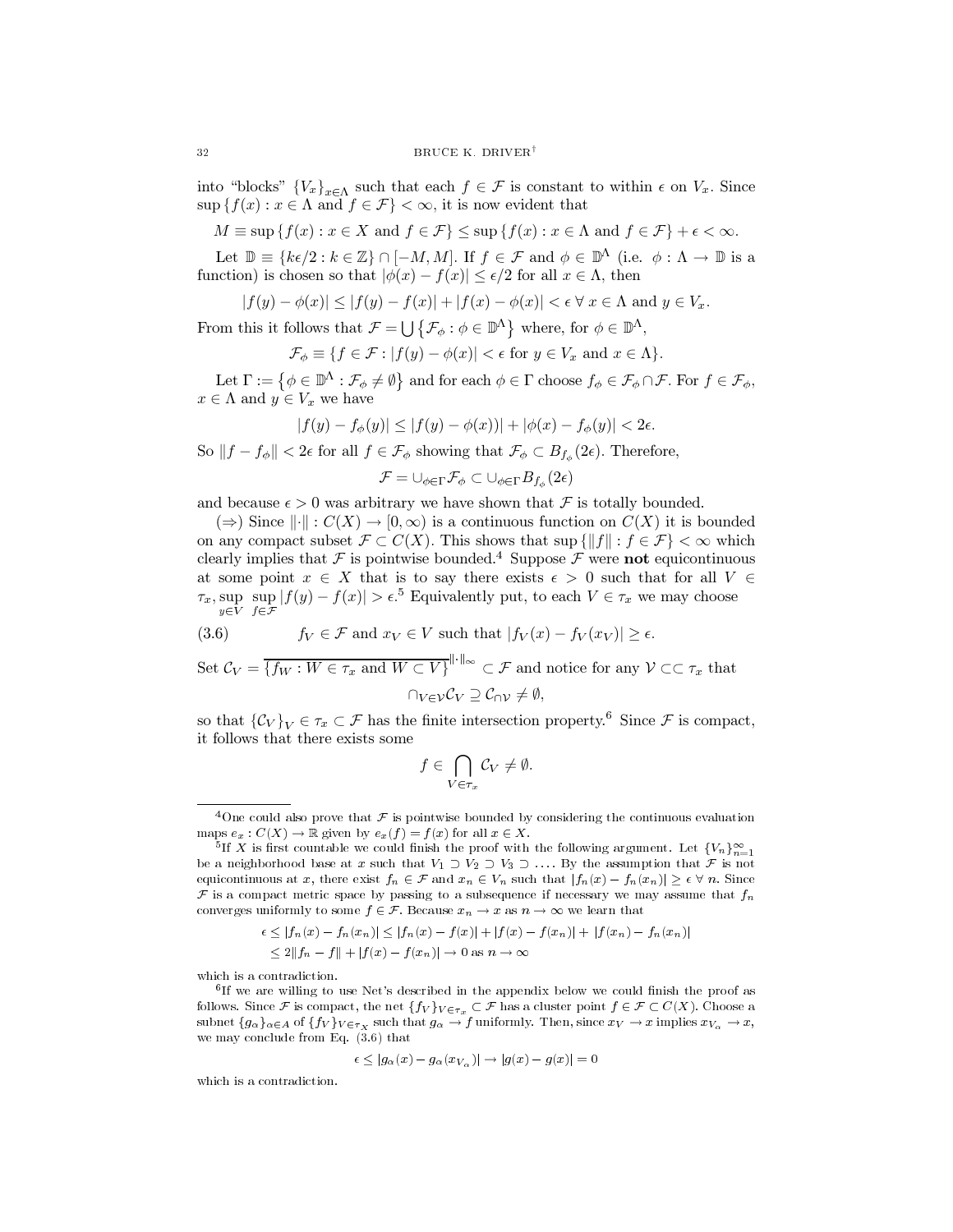Since f is continuous, there exists  $V \in \tau_x$  such that  $|f(x) - f(y)| < \epsilon/3$  for all  $y \in V$ . Because  $f \in \mathcal{C}_V$ , there exists  $W \subset V$  such that  $||f - f_W|| < \epsilon/3$ . We now arrive at a contradiction since

$$
\epsilon \le |f_W(x) - f_W(x_W)| \le |f_W(x) - f(x)| + |f(x) - f(x_W)| + |f(x_W) - f_W(x_W)|
$$
  

$$
\epsilon/3 + \epsilon/3 + \epsilon/3 = \epsilon
$$

which is a contradiction.  $\blacksquare$ 

# 3.7. Bounded Linear Operators Basics.

**Definition 3.49.** Let X and Y be normed spaces and  $T: X \to Y$  be a linear map. Then T is said to be bounded provided there exists  $C < \infty$  such that  $||T(x)|| \le C ||x||_X$  for all  $x \in X$ . We denote the best constant by  $||T||$ , i.e.

$$
||T|| = \sup_{x \neq 0} \frac{||T(x)||}{||x||} = \sup_{x \neq 0} \{ ||T(x)|| : ||x|| = 1 \}.
$$

The number  $||T||$  is called the operator norm of T.

**Proposition 3.50.** Suppose that X and Y are normed spaces and  $T: X \to Y$  is a linear map. The the following are equivalent:

- (a)  $T$  is continuous.
- (b)  $T$  is continuous at 0.

 $(c)$  T is bounded.

**Proof.** (a)  $\Rightarrow$  (b) trivial. (b)  $\Rightarrow$  (c) If T continuous at 0 then there exist  $\delta > 0$ such that  $||T(x)|| \leq 1$  if  $||x|| \leq \delta$ . Therefore for any  $x \in X$ ,  $||T(\delta x/||x||)|| \leq 1$  which implies that  $||T(x)|| \leq \frac{1}{\delta} ||x||$  and hence  $||T|| \leq \frac{1}{\delta} < \infty$ . (c)  $\Rightarrow$  (a) Let  $x \in X$  and  $\epsilon > 0$  be given. Then

$$
||T(y) - T(x)|| = ||T(y - x)|| \le ||T|| \, ||y - x|| < \epsilon
$$

provided  $||y - x|| < \epsilon / ||T|| \equiv \delta$ .

**Example 3.51.** Suppose that  $K : [0,1] \times [0,1] \rightarrow \mathbb{C}$  is a continuous function. For  $f \in C([0,1])$ , let

$$
Tf(x) = \int_0^1 K(x, y) f(y) dy.
$$

Since

(3.7) 
$$
|Tf(x) - Tf(z)| \le \int_0^1 |K(x, y) - K(z, y)| |f(y)| dy
$$

$$
\le ||f||_{\infty} \max_{y} |K(x, y) - K(z, y)|
$$

and the latter expression tends to 0 as  $x \to z$  by uniform continuity of K, it follows that  $Tf \in C([0,1])$ . So  $T: C([0,1]) \to C([0,1])$  is a linear map. Moreover,

$$
|Tf(x)| \le \int_0^1 |K(x,y)| |f(y)| dy \le \int_0^1 |K(x,y)| dy \cdot ||f||_{\infty} \le A ||f||_{\infty}
$$

where

(3.8) 
$$
A := \sup_{x \in [0,1]} \int_0^1 |K(x,y)| dy < \infty.
$$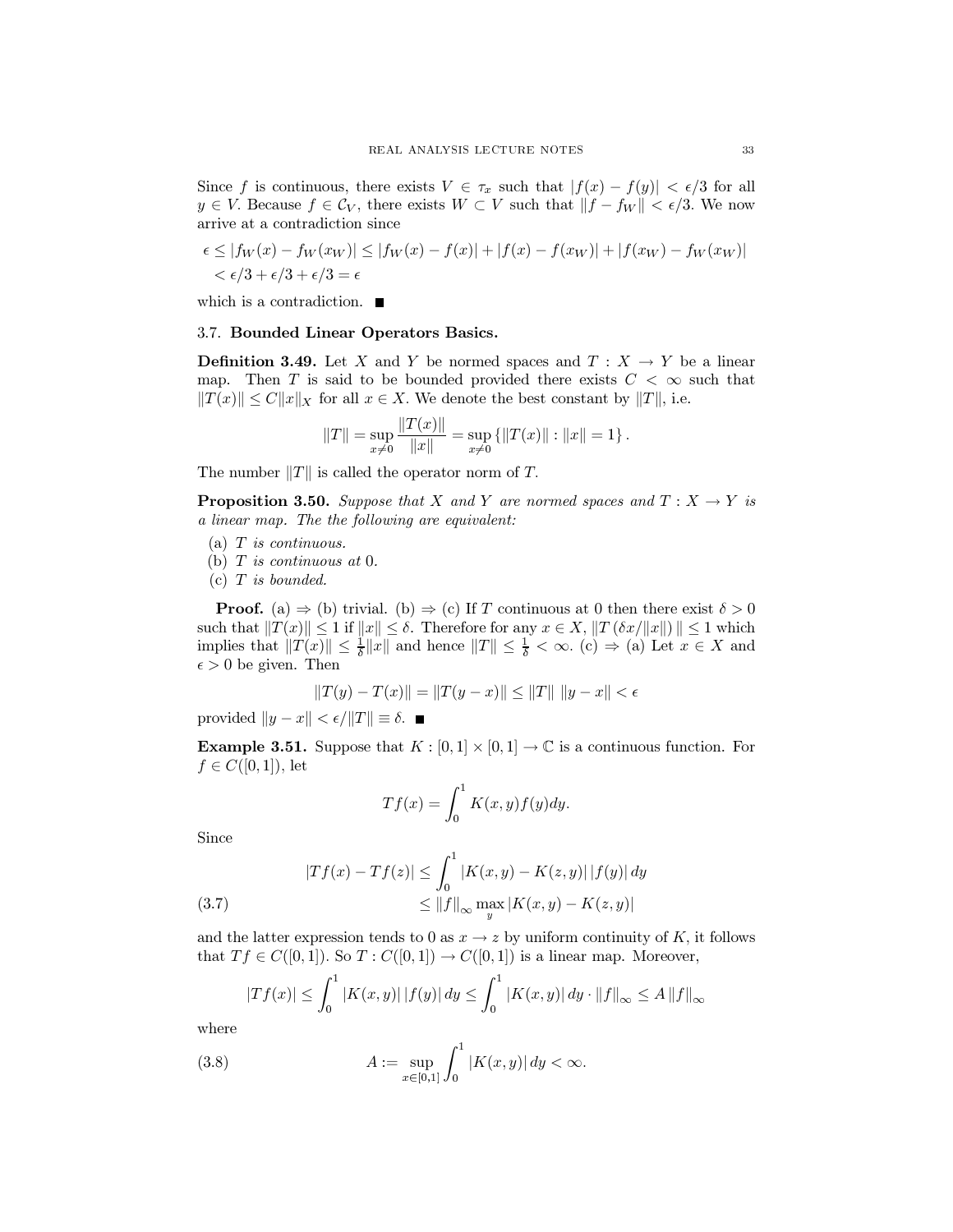This shows  $||T|| \leq A < \infty$  and therefore T is bounded. We may in fact show  $||T|| = A$ . To do this let  $x_0 \in [0,1]$  such that  $\sup_{x \in [0,1]} \int_0^1 |K(x,y)| dy =$  $\int_0^1 |K(x_0, y)| dy$ . Such an  $x_0$  can be found since  $x \to \int_0^1 |K(x, y)| dy$  is continuous using a similar argument to that in Eq. (3.7). Given  $\epsilon > 0$ , let

$$
f_{\epsilon}(y) := \frac{\overline{K(x_0, y)}}{\sqrt{\epsilon + |K(x_0, y)|^2}}
$$

and notice that  $\lim_{\epsilon \downarrow 0} ||f_{\epsilon}||_{\infty} = 1$  and

$$
||Tf_{\epsilon}||_{\infty} \geq |Tf_{\epsilon}(x_0)| = Tf_{\epsilon}(x_0) = \int_0^1 \frac{|K(x_0, y)|^2}{\sqrt{\epsilon + |K(x_0, y)|^2}} dy.
$$

Therefore,

$$
||T|| \ge \lim_{\epsilon \downarrow 0} \frac{1}{||f_{\epsilon}||_{\infty}} \int_{0}^{1} \frac{|K(x_0, y)|^2}{\sqrt{\epsilon + |K(x_0, y)|^2}} dy
$$

$$
= \lim_{\epsilon \downarrow 0} \int_{0}^{1} \frac{|K(x_0, y)|^2}{\sqrt{\epsilon + |K(x_0, y)|^2}} dy = A
$$

since

$$
0 \le |K(x_0, y)| - \frac{|K(x_0, y)|^2}{\sqrt{\epsilon + |K(x_0, y)|^2}} = \frac{|K(x_0, y)|}{\sqrt{\epsilon + |K(x_0, y)|^2}} \left[ \sqrt{\epsilon + |K(x_0, y)|^2} - |K(x_0, y)| \right]
$$
  

$$
\le \sqrt{\epsilon + |K(x_0, y)|^2} - |K(x_0, y)|
$$

and the latter expression tends to zero uniformly in  $y$  as  $\epsilon \perp 0$ .

We may also consider other norms on  $C([0,1])$ . Let (for now)  $L^1([0,1])$  denote  $C([0, 1])$  with the norm

$$
||f||_1 = \int_0^1 |f(x)| dx,
$$

then  $T : L^1([0,1], dm) \rightarrow C([0,1])$  is bounded as well. Indeed, let  $M =$  $\sup\{|K(x,y)| : x,y \in [0,1]\},\$  then

$$
|(Tf)(x)| \le \int_0^1 |K(x,y)f(y)| \, dy \le M \, ||f||_1
$$

which shows that  $||Tf||_{\infty} \leq M ||f||_1$  and hence,

$$
\|T\|_{L^1\to C}\leq \max\left\{|K(x,y)| : x,y\in [0,1]\right\}<\infty.
$$

We can in fact show that  $||T|| = M$  as follows. Let  $(x_0, y_0) \in [0, 1]^2$  such that  $|K(x_0, y_0)| = M$ . Then given  $\epsilon > 0$ , there exists a neighborhood  $U = I \times J$  of  $+(x_0, y_0)$  such that  $|K(x, y) - K(x_0, y_0)| < \epsilon$  for all  $(x, y) \in U$ . Let  $f \in C_c(I, [0, \infty))$ such that  $\int_0^1 f(x)dx = 1$ . Choose  $\alpha \in \mathbb{C}$  such that  $|\alpha| = 1$  and  $\alpha K(x_0, y_0) = M$ ,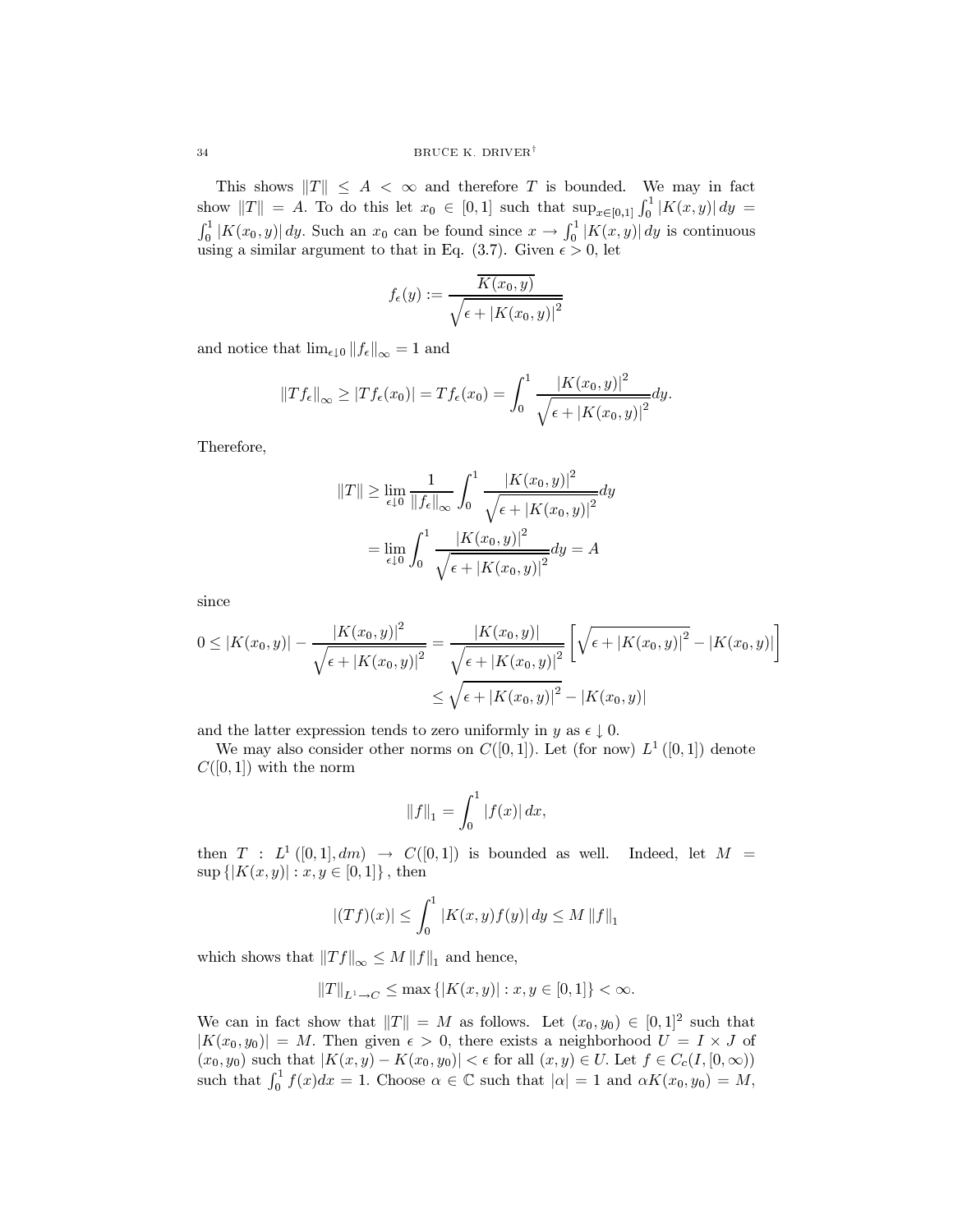then

$$
|(T\alpha f)(x_0)| = \left| \int_0^1 K(x_0, y)\alpha f(y)dy \right| = \left| \int_I K(x_0, y)\alpha f(y)dy \right|
$$
  
 
$$
\geq \text{Re}\int_I \alpha K(x_0, y)f(y)dy \geq \int_I (M - \epsilon) f(y)dy = (M - \epsilon) ||\alpha f||_{L^1}
$$

and hence

$$
\left\|T\alpha f\right\|_C\geq \left(M-\epsilon\right)\left\|\alpha f\right\|_{L^1}
$$

showing that  $||T|| \geq M - \epsilon$ . Since  $\epsilon > 0$  is arbitrary, we learn that  $||T|| \geq M$  and hence  $||T|| = M$ .

One may also view T as a map from  $T : C([0,1]) \to L^1([0,1])$  in which case one may show

$$
||T||_{L^1 \to C} \le \int_0^1 \max_y |K(x, y)| dx < \infty.
$$

For the next three exercises, let  $X = \mathbb{R}^n$  and  $Y = \mathbb{R}^m$  and  $T : X \to Y$  be a linear transformation so that T is given by matrix multiplication by an  $m \times n$  matrix. Let us identify the linear transformation  $T$  with this matrix.

**Exercise 3.14.** Assume the norms on X and Y are the  $\ell^1$  – norms, i.e. for  $x \in \mathbb{R}^n$ ,  $||x|| = \sum_{j=1}^{n} |x_j|$ . Then the operator norm of T is given by

$$
||T|| = \max_{1 \le j \le n} \sum_{i=1}^{m} |T_{ij}|.
$$

**Exercise 3.15.** Assume the norms on X and Y are the  $\ell^{\infty}$  – norms, i.e. for  $x \in \mathbb{R}^n$ ,  $||x|| = \max_{1 \leq j \leq n} |x_j|$ . Then the operator norm of T is given by

$$
||T|| = \max_{1 \le i \le m} \sum_{j=1}^{n} |T_{ij}|.
$$

**Exercise 3.16.** Assume the norms on X and Y are the  $\ell^2$  – norms, i.e. for  $x \in \mathbb{R}^n$ ,  $||x||^2 = \sum_{j=1}^n x_j^2$ . Show  $||T||^2$  is the largest eigenvalue of the matrix  $T^{tr}T : \mathbb{R}^n \to \mathbb{R}^n$ .

**Exercise 3.17.** If  $X$  is finite dimensional normed space then all linear maps are bounded.

**Notation 3.52.** Let  $L(X, Y)$  denote the bounded linear operators from X to Y.

**Lemma 3.53.** Let X, Y be normed spaces, then the operator norm  $\|\cdot\|$  on  $L(X, Y)$ is a norm. Moreover if Z is another normed space and  $T : X \to Y$  and  $S : Y \to Z$ are linear maps, then  $||ST|| \le ||S|| ||T||$ , where  $ST := S \circ T$ .

**Proof.** As usual, the main point in checking the operator norm is a norm is to verify the triangle inequality, the other axioms being easy to check. If  $A, B \in$  $L(X, Y)$  then the triangle inequality is verified as follows:

$$
||A + B|| = \sup_{x \neq 0} \frac{||Ax + Bx||}{||x||} \le \sup_{x \neq 0} \frac{||Ax|| + ||Bx||}{||x||}
$$
  

$$
\le \sup_{x \neq 0} \frac{||Ax||}{||x||} + \sup_{x \neq 0} \frac{||Bx||}{||x||} = ||A|| + ||B||.
$$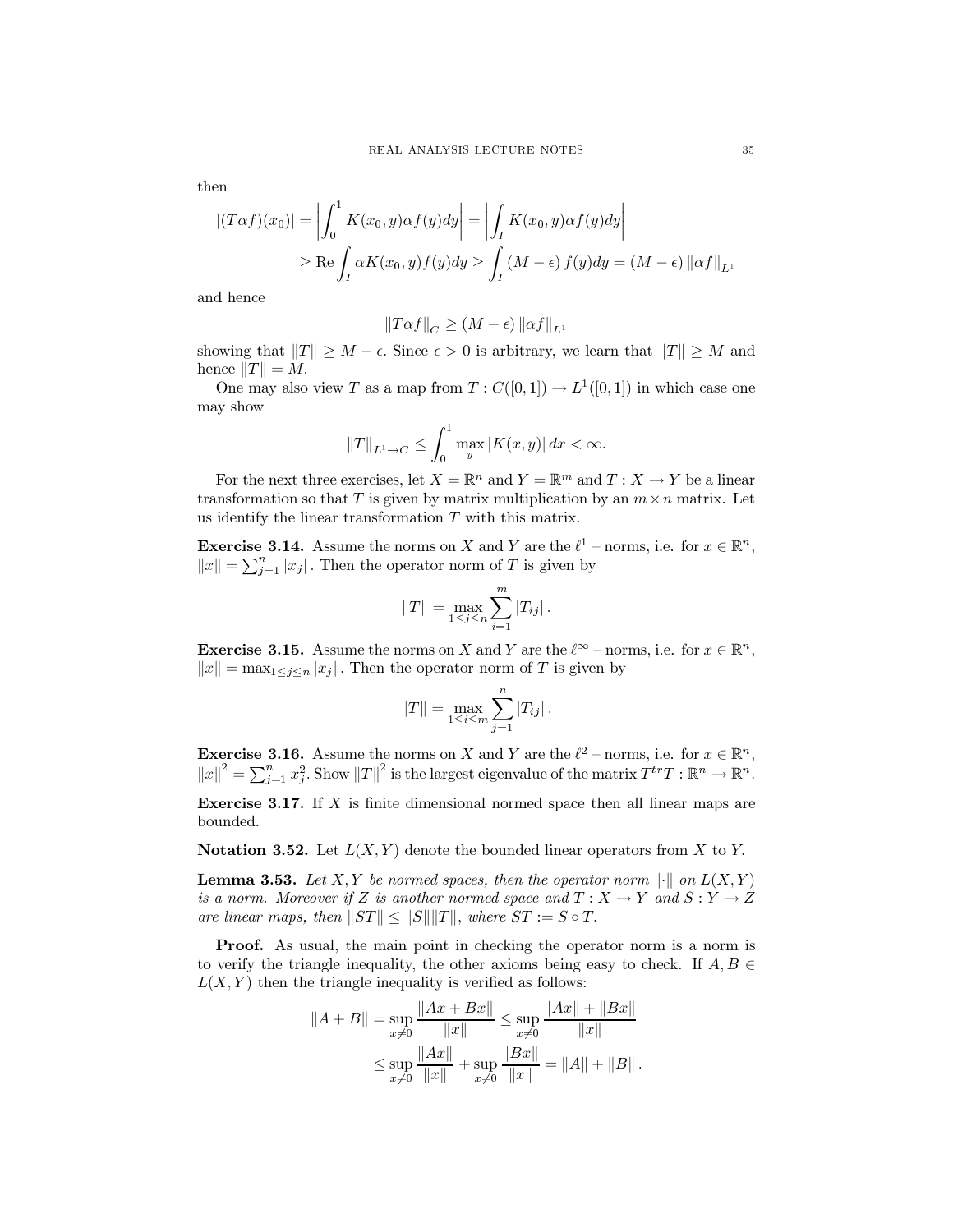For the second assertion, we have for  $x \in X$ , that

$$
||STx|| \le ||S|| ||Tx|| \le ||S|| ||T|| ||x||.
$$

From this inequality and the definition of  $||ST||$ , it follows that  $||ST|| \le ||S||||T||$ .

**Proposition 3.54.** Suppose that  $X$  is a normed vector space and  $Y$  is a Banach space. Then  $(L(X, Y), \|\cdot\|_{op})$  is a Banach space.

We will use the following characterization of a Banach space in the proof of this proposition.

**Theorem 3.55.** A normed space  $(X, \|\cdot\|)$  is a Banach space iff for every sequence  ${x_n}_{n=1}^{\infty}$  such that  $\sum_{n=1}^{\infty} ||x_n|| < \infty$  then  $\lim_{N \to \infty} \sum_{n=1}^{N} x_n = S$  exists in X (that is to say every absolutely convergent series is a convergent series in X). As usual we will denote S by  $\sum_{n=1}^{\infty} x_n$ .

**Proof.** ( $\Rightarrow$ )If X is complete and  $\sum_{n=1}^{\infty} ||x_n|| < \infty$  then sequence  $S_N \equiv \sum_{n=1}^N x_n$  for  $N \in \mathbb{N}$  is Cauchy because (for  $N > M$ )

$$
||S_N - S_M|| \le \sum_{n=M+1}^N ||x_n|| \to 0 \text{ as } M, N \to \infty.
$$

Therefore  $S = \sum_{n=1}^{\infty} x_n := \lim_{N \to \infty} \sum_{n=1}^{N} x_n$  exists in X.

( $\Longleftarrow$ ) Suppose that  $\{x_n\}_{n=1}^{\infty}$  be a Cauchy sequence and let  $\{y_k = x_{n_k}\}_{k=1}^{\infty}$  be a subsequence of  $\{x_n\}_{n=1}^{\infty}$  such that  $\sum_{n=1}^{\infty} ||y_{n+1} - y_n|| < \infty$ . By assumption

$$
y_{N+1} - y_1 = \sum_{n=1}^{N} (y_{n+1} - y_n) \to S = \sum_{n=1}^{\infty} (y_{n+1} - y_n) \in X \text{ as } N \to \infty.
$$

This shows that  $\lim_{N\to\infty} y_N$  exists and is equal to  $x := y_1 + S$ . Since  $\{x_n\}_{n=1}^{\infty}$  is Cauchy,

 $||x - x_n|| \le ||x - y_k|| + ||y_k - x_n|| \to 0$  as  $k, n \to \infty$ 

showing that  $\lim_{n\to\infty} x_n$  exists and is equal to x.  $\blacksquare$ 

**Proof.** (Proof of Proposition 3.54.) We must show  $(L(X, Y), \|\cdot\|_{op})$  is complete. Suppose that  $T_n \in L(X,Y)$  is a sequence of operators such that  $\sum_{n=1}^{\infty} ||T_n|| < \infty$ . Then

$$
\sum_{n=1}^{\infty} ||T_n x|| \le \sum_{n=1}^{\infty} ||T_n|| \, ||x|| < \infty
$$

and therefore by the completeness of Y,  $S_x := \sum_{n=1}^{\infty} T_n x = \lim_{N \to \infty} S_N x$  exists in Y, where  $S_N := \sum_{n=1}^N T_n$ . The reader should check that  $S : X \to Y$  so defined in

36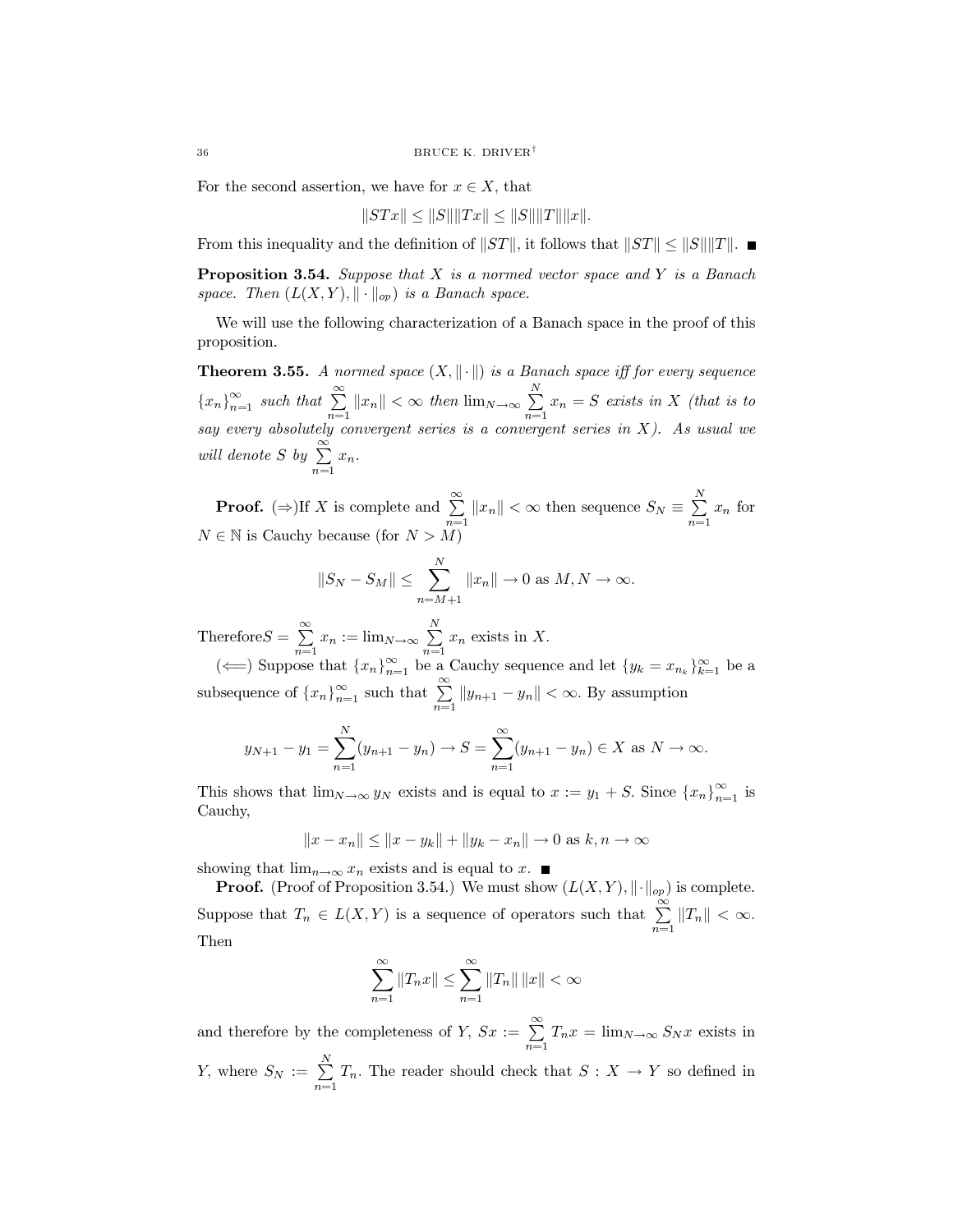linear. Since,

$$
||Sx|| = \lim_{N \to \infty} ||S_N x|| \le \lim_{N \to \infty} \sum_{n=1}^{N} ||T_n x|| \le \sum_{n=1}^{\infty} ||T_n|| ||x||,
$$

 $S$  is bounded and

(3.9) 
$$
||S|| \leq \sum_{n=1}^{\infty} ||T_n||
$$

Similarly,

$$
||Sx - S_Mx|| = \lim_{N \to \infty} ||S_Nx - S_Mx|| \le \lim_{N \to \infty} \sum_{n=M+1}^N ||T_n|| \, ||x|| = \sum_{n=M+1}^{\infty} ||T_n|| \, ||x||
$$

and therefore,

$$
||S - S_M|| \le \sum_{n=M}^{\infty} ||T_n|| \to 0 \text{ as } M \to \infty.
$$

Of course we did not actually need to use Theorem 3.55 in the proof. Here is another proof. Let  $\{T_n\}_{n=1}^{\infty}$  be a Cauchy sequence in  $L(X, Y)$ . Then for each  $x \in X$ ,

$$
||T_n x - T_m x|| \le ||T_n - T_m|| ||x|| \to 0
$$
 as  $m, n \to \infty$ 

showing  ${T_nx}_{n=1}^{\infty}$  is Cauchy in Y. Using the completeness of Y, there exists an element  $Tx \in Y$  such that

$$
\lim_{n \to \infty} ||T_n x - Tx|| = 0
$$

It is a simple matter to show that  $T: X \to Y$  is a linear map. Moreover,

$$
||Tx - T_n x|| \le ||Tx - T_m x|| + ||T_m x - T_n x|| \le ||Tx - T_m x|| + ||T_m - T_n|| ||x||
$$

and therefore

$$
||Tx - T_nx|| \le \limsup_{m \to \infty} (||Tx - T_mx|| + ||T_m - T_n|| ||x||) = ||x|| \cdot \limsup_{m \to \infty} ||T_m - T_n||
$$

Hence

$$
|T - T_n|| \le \limsup_{m \to \infty} ||T_m - T_n|| \to 0 \text{ as } n \to \infty.
$$

Thus we have shown that  $T_n \to T$  in  $L(X, Y)$  as desired.

3.8. Inverting Elements in  $L(X)$  and Linear ODE.

**Definition 3.56.** A linear map  $T: X \to Y$  is an **isometry** if  $||Tx||_Y = ||x||_X$  for all  $x \in X$ . T is said to be **invertible** if T is a bijection and  $T^{-1}$  is bounded.

**Notation 3.57.** We will write  $L^{\times}(X, Y)$  for those  $T \in L(X, Y)$  which are invertible. If  $X = Y$  we simply write  $L(X)$  and  $L^{\times}(X)$  for  $L(X, X)$  and  $L^{\times}(X, X)$ respectively.

**Proposition 3.58.** Suppose X is a Banach space and  $\Lambda \in L(X) \equiv L(X,X)$  satisfies  $\sum_{n=0}^{\infty} ||\Lambda^n|| < \infty$ . Then  $I - \Lambda$  is invertible and  $\left($ 

$$
(I - \Lambda)^{-1} = \frac{1}{I - \Lambda} \, m = \sum_{n=0}^{\infty} \Lambda^n \, \text{ and } \, \left\| (I - \Lambda)^{-1} \right\| \le \sum_{n=0}^{\infty} \left\| \Lambda^n \right\|
$$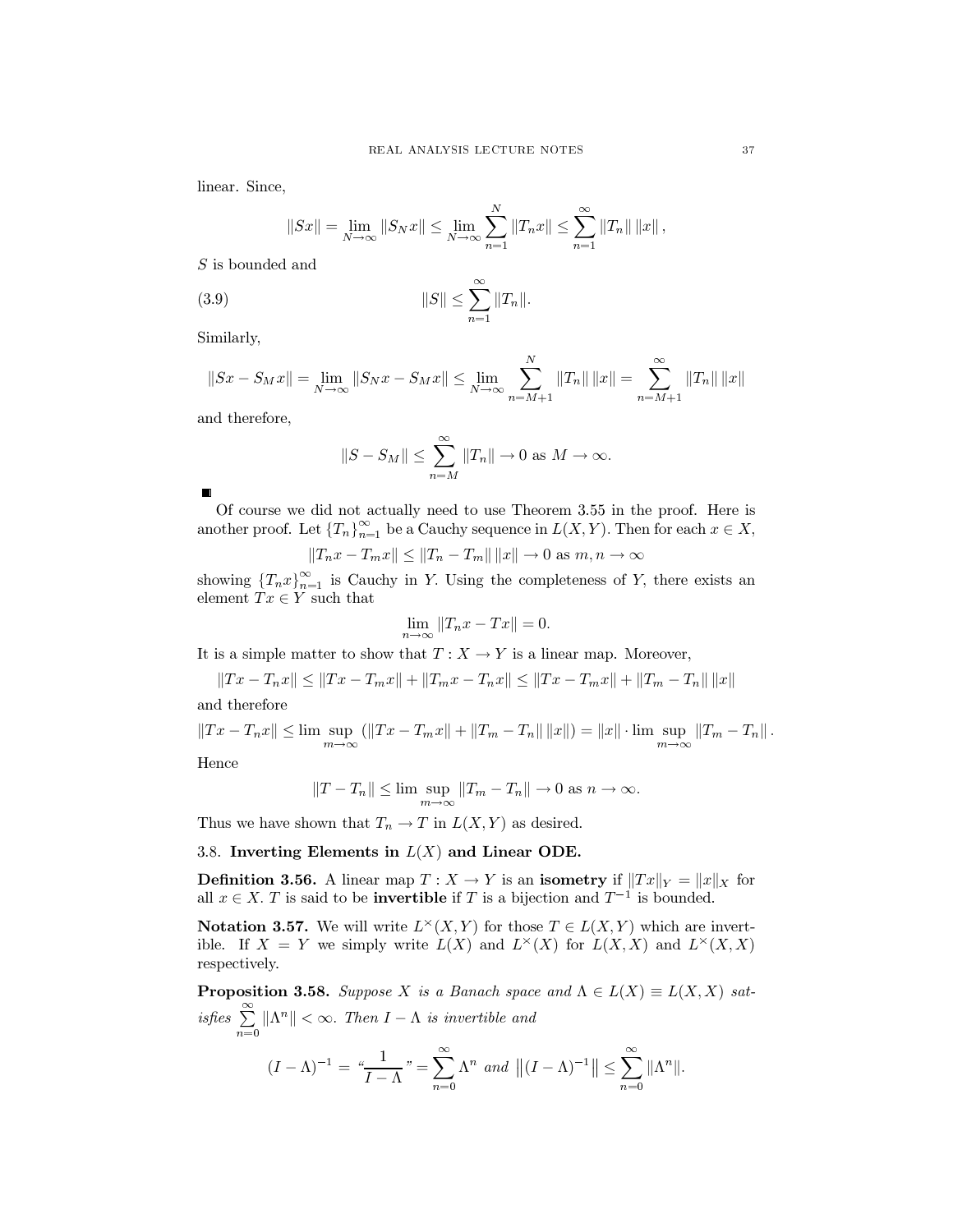In particular if  $\|\Lambda\| < 1$  then the above formula holds and

$$
||(I-\Lambda)^{-1}|| \leq \frac{1}{1-||\Lambda||}.
$$

**Proof.** Since  $L(X)$  is a Banach space and  $\sum_{n=0}^{\infty} ||\Lambda^n|| < \infty$ , it follows from Theo $rem\,3.55\;that$ 

$$
S:=\lim_{N\to\infty}S_N:=\lim_{N\to\infty}\sum_{n=0}^N\Lambda^n
$$

exists in  $L(X)$ . Moreover, by Exercise 3.35,

$$
(I - \Lambda) S = (I - \Lambda) \lim_{N \to \infty} S_N = \lim_{N \to \infty} (I - \Lambda) S_N = \lim_{N \to \infty} (I - \Lambda) \sum_{n=0}^{N} \Lambda^n = \lim_{N \to \infty} (I - \Lambda^{N+1}) = I
$$

and similarly  $S(I - \Lambda) = I$ . This shows that  $(I - \Lambda)^{-1}$  exists and is equal to S.<br>Moreover,  $(I - \Lambda)^{-1}$  is bounded because

$$
||(I - \Lambda)^{-1}|| = ||S|| \le \sum_{n=0}^{\infty} ||\Lambda^n||.
$$

If we further assume  $\|\Lambda\| < 1$  then  $\|\Lambda^n\| \leq {\|\Lambda\|}^n$  and

$$
\sum_{n=0}^{\infty} \|\Lambda^n\| \le \sum_{n=0}^{\infty} \|\Lambda\|^n \le \frac{1}{1 - \|\Lambda\|} < \infty.
$$

 $\blacksquare$ 

**Corollary 3.59.** Then  $L^{\times}(X, Y)$  is an open (possibly empty) subset of  $L(X, Y)$ . More specifically, if  $A\in L^\times(X,Y)$  and  $B\in L(X,Y)$  satisfies

$$
(3.10)\t\t\t\t||B - A|| < ||A^{-1}||^{-1}
$$

then  $B \in L^{\times}(X, Y)$ 

(3.11) 
$$
B^{-1} = \sum_{n=0}^{\infty} \left[ I_X - A^{-1} B \right]^n A^{-1} \in L(Y, X)
$$

and

$$
||B^{-1}|| \le ||A^{-1}|| \frac{1}{1 - ||A^{-1}|| ||A - B||}.
$$

**Proof.** Let  $A$  and  $B$  be as above, then

$$
B = A - (A - B) = A [I_X - A^{-1}(A - B)] = A(I_X - \Lambda)
$$

where

$$
\Lambda := A^{-1}(A - B) = I_X - A^{-1}B : X \to X
$$

**Now** 

$$
||\Lambda|| = ||A^{-1}(A - B))|| \le ||A^{-1}|| ||A - B|| < ||A^{-1}|| ||A^{-1}||^{-1} = 1
$$

Therefore  $I - \Lambda$  is invertible and hence so is B (being the product of invertible elements) with

$$
B^{-1} = (I - \Lambda)^{-1} A^{-1} = [I_X - A^{-1} (A - B))]^{-1} A^{-1}.
$$

38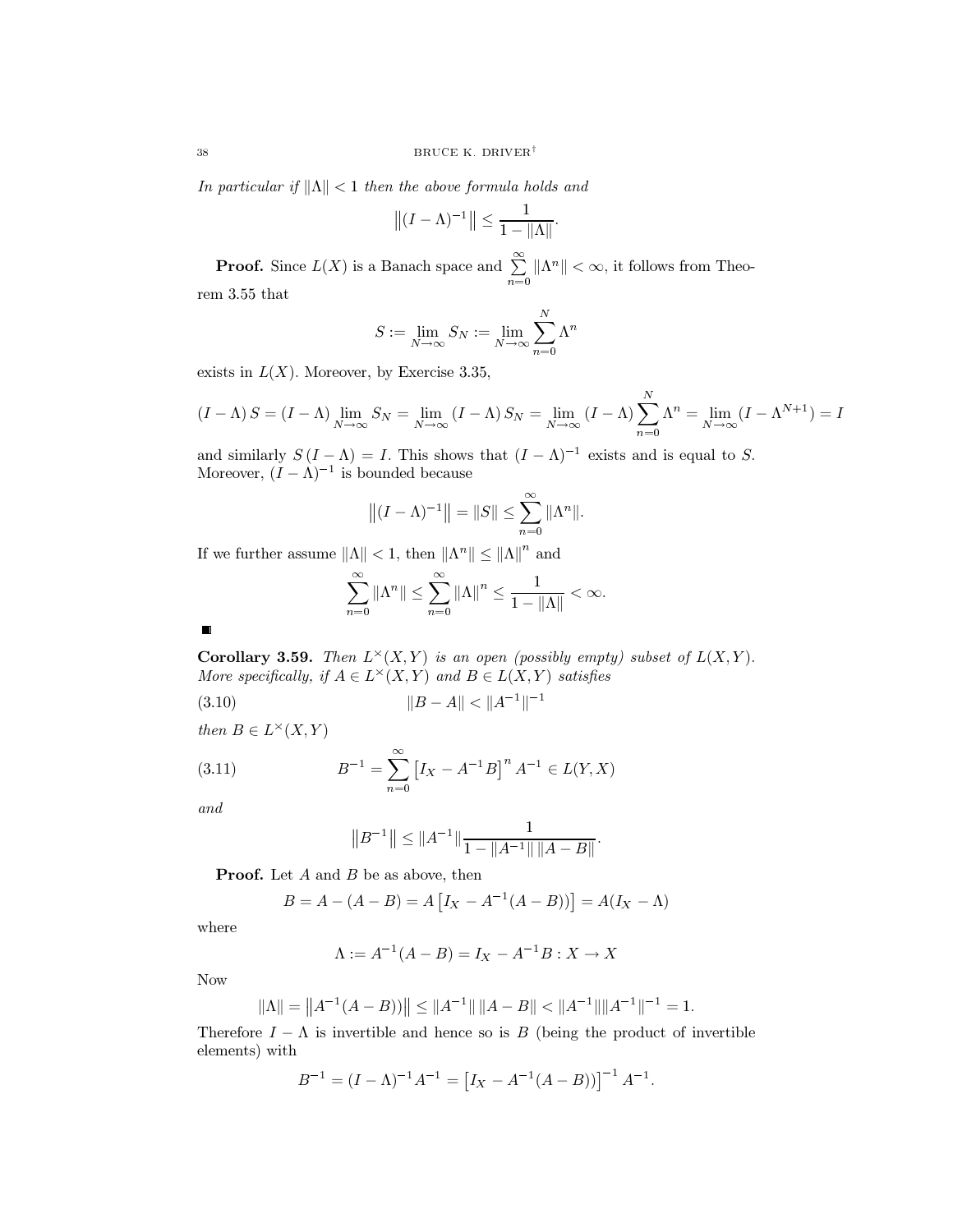For the last assertion we have,

$$
||B^{-1}|| \le ||(I_X - \Lambda)^{-1}|| ||A^{-1}|| \le ||A^{-1}|| \frac{1}{1 - ||\Lambda||} \le ||A^{-1}|| \frac{1}{1 - ||A^{-1}|| ||A - B||}
$$

3.8.1. An Application to Linear Ordinary Differential Equations. Consider the linear differential equation

(3.12) 
$$
\dot{x}(t) = A(t)x(t) \text{ where } x(0) = x_0 \in \mathbb{R}^n.
$$

Here  $A \in C(\mathbb{R} \to L(\mathbb{R}^n))$  and  $x \in C^1(\mathbb{R} \to \mathbb{R}^n)$ . As usual this equation may be written in its equivalent integral form, i.e. we are looking for  $x \in C(\mathbb{R}, \mathbb{R}^n)$  such that

(3.13) 
$$
x(t) = x_0 + \int_0^t A(\tau)x(\tau)d\tau.
$$

In what follows, we will let ||.|| denote some norm on  $\mathbb{R}^n$  – for example the supnorm. By abuse of notation, also let  $\|\cdot\|$  denote the corresponding operator norm on  $L(\mathbb{R}^n)$ . We will also fix  $T \in (0,\infty)$  and let  $\|\phi\|_{\infty} := \max_{0 \leq t \leq T} \|\phi(t)\|$  for  $\phi \in C([0,T], \mathbb{R}^n)$  or  $C([0,T], L(\mathbb{R}^n))$ .

**Theorem 3.60.** Let  $\phi \in C([0,T], \mathbb{R}^n)$ , then the integral equation

(3.14) 
$$
x(t) = \phi(t) + \int_0^t A(\tau)x(\tau)d\tau
$$

has a unique solution given by

$$
x(t) = \phi(t) + \sum_{n=1}^{\infty} \int_{\Delta_n(t)} A(\tau_n) \dots A(\tau_1) \phi(\tau_1) d\tau_1 \dots d\tau_n
$$

where

$$
\Delta_n(t) = \{0 \leq \tau_1 \leq \cdots \leq \tau_n \leq t\}.
$$

Moreover,

$$
||x(t)|| \le ||\phi||_{\infty} e^{\int_0^T ||A(\tau)||d\tau}.
$$

**Proof.** Define  $\Lambda: C([0,T], \mathbb{R}^n) \to C([0,T], \mathbb{R}^n)$  by

$$
(\Lambda x)(t) = \int_0^t A(\tau)x(\tau)d\tau.
$$

Then x solves Eq. (3.13) iff  $x = \phi + \Lambda x$  or equivalently iff  $(I - \Lambda)x = \phi$ . The theorem will be proved by showing  $(I - \Lambda)^{-1}$  exists via Proposition 3.58. To apply this proposition it suffices to show  $\sum_{n=0}^{\infty} ||\Lambda^n||_{op} < \infty$ , where  $||\cdot||_{op}$  denotes the operator norm on  $L(C([0,T],\mathbb{R}^n))$ .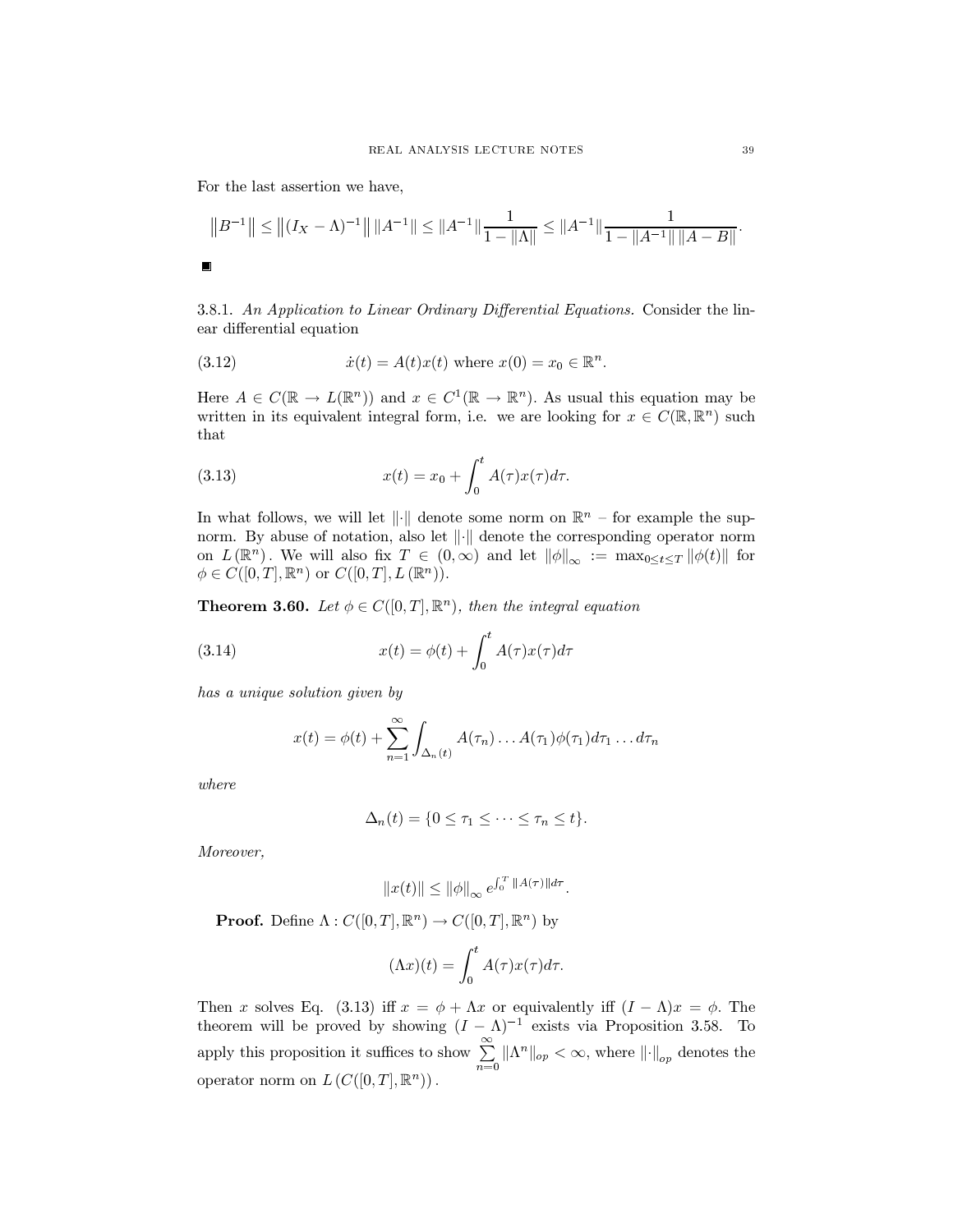An induction argument shows

$$
(\Lambda^n \phi)(t) = \int_0^t d\tau_n A(\tau_n) (\Lambda^{n-1} \phi)(\tau_n)
$$
  
\n
$$
= \int_0^t d\tau_n \int_0^{\tau_n} d\tau_{n-1} A(\tau_n) A(\tau_{n-1}) (\Lambda^{n-2} \phi)(\tau_{n-1})
$$
  
\n:  
\n:  
\n
$$
= \int_{0 \le \tau_1 \le \cdots \le \tau_n \le t} A(\tau_n) \ldots A(\tau_1) \phi(\tau_1) d\tau_1 \ldots d\tau_n
$$
  
\n
$$
= \int_{\Delta_n(t)} A(\tau_n) \ldots A(\tau_1) \phi(\tau_1) d\tau_1 \ldots d\tau_n.
$$

Hence

$$
\|(\Lambda^n \phi)(t)\| \leq \left\{\int_{0 \leq \tau_1 \leq \cdots \leq \tau_n \leq t} \|A(\tau_n)\| \cdots \|A(\tau_1)\| d\tau_1 \cdots d\tau_n\right\} \|\phi\|_{\infty}.
$$

Therefore

$$
\|\Lambda^n\|_{op} \leq \int_{0 \leq \tau_1 \leq \dots \leq \tau_n \leq T} \|A(\tau_n)\| \dots \|A(\tau_1)\| d\tau_1 \dots d\tau_n
$$
  

$$
= \frac{1}{n!} \int_{[0,T]^n} \|A(\tau_n)\| \dots \|A(\tau_1)\| d\tau_1 \dots d\tau_n
$$
  
(3.15)  

$$
= \frac{1}{n!} \left( \int_0^T \|A(\tau)\| d\tau \right)^n.
$$

Alternatively, one can prove this last equality by induction on  $n$ . Namely let

$$
F(t) = \int_0^t ||A(\tau)||d\tau
$$

then by induction one shows that

$$
I_n(t) := \int\limits_{0 \leq \tau_1 \leq \cdots \leq \tau_n \leq T} ||A(\tau_n)|| \ldots ||A(\tau_1)|| d\tau_1 \ldots d\tau_n = \frac{1}{n!} F^n(t).
$$

Indeed,

$$
I_{n+1}(t) = \int_0^t \frac{1}{n!} F^n(\tau) \dot{F}(\tau) d\tau = \int_0^t \frac{1}{(n+1)!} \frac{d}{d\tau} F^{n+1}(\tau) d\tau = \frac{1}{(n+1)!} F^{n+1}(t)
$$

proving Eq.  $(3.15)$  again. Using this estimate we then have

$$
\sum_{n=0}^{\infty} \|\Lambda^n\|_{op} \le e^{\int_0^T \|A(\tau)\|d\tau} < \infty.
$$

Therefore  $(I - \Lambda)^{-1}$  exists and  $(I - \Lambda)^{-1} = \sum_{n=0}^{\infty} \Lambda^n$  and  $||(I - \Lambda)^{-1}||_{op} \le e^{\int_0^T ||A(\tau)||d\tau}.$  $\blacksquare$ 

 $\overline{40}$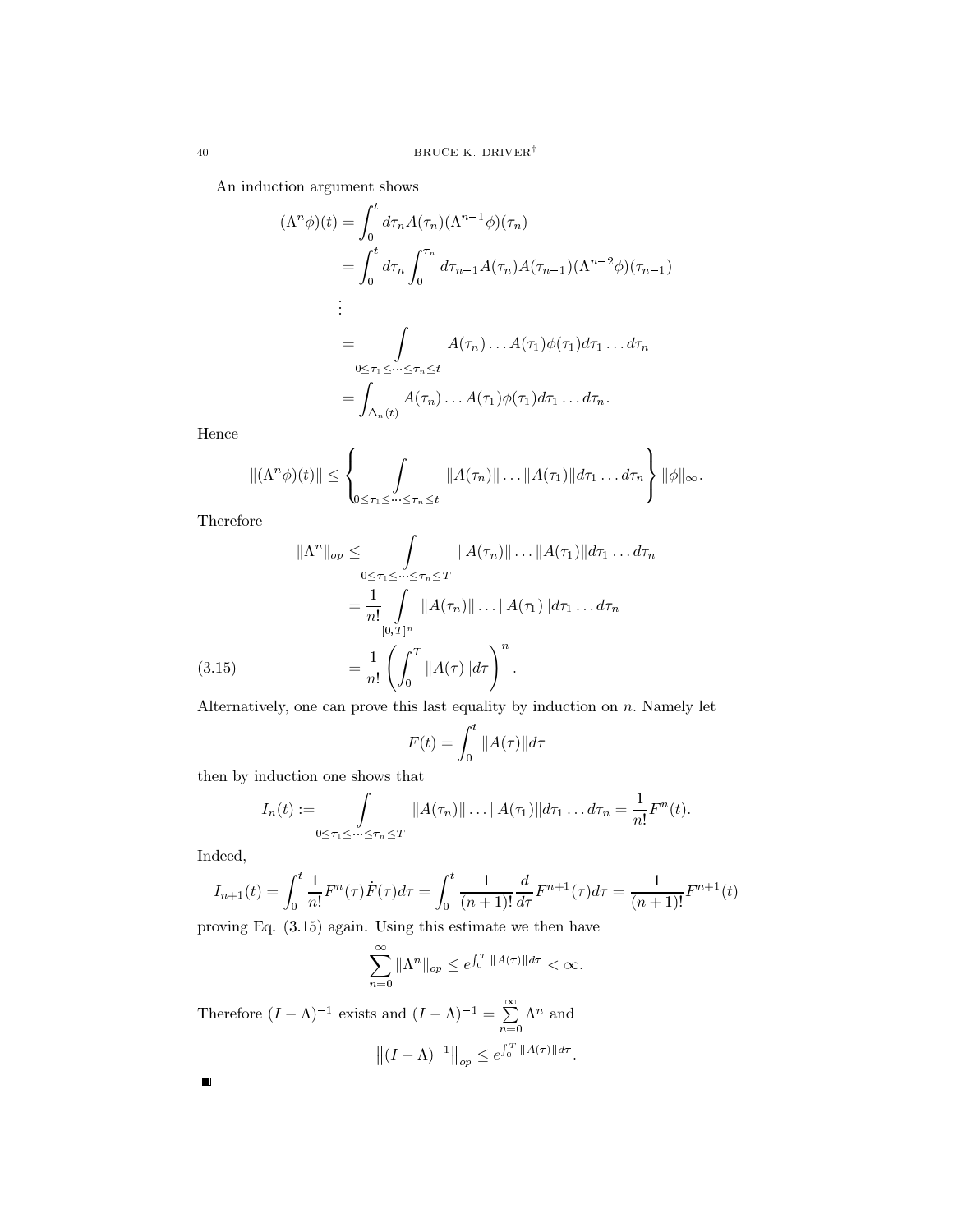## 3.9. Appendix: Sums in Banach spaces.

**Definition 3.61.** Suppose that X is a Normed space and  $\{v_{\alpha} \in X : \alpha \in A\}$  is a given collection of vectors in X. We say that  $s = \sum_{\alpha \in A} v_{\alpha} \in X$  if for all  $\epsilon > 0$ there exists a finite set  $\Gamma_{\epsilon} \subset A$  such that  $||s - \sum_{\alpha \in \Lambda} v_{\alpha}|| < \epsilon$  for all  $\Lambda \subset \subset A$ such that  $\Gamma_{\epsilon} \subset \Lambda$ . (Unlike the case of real valued sums, this does not imply that  $\sum_{\alpha \in \Lambda} ||v_{\alpha}|| < \infty$ . See Proposition 15.16, from which one may manufacture counterexamples to this false premise.)

**Lemma 3.62.** (1) When X is a Banach space,  $\sum_{\alpha \in A} v_{\alpha}$  exists in X iff for all  $\epsilon > 0$  there exists  $\Gamma_{\epsilon} \subset\subset A$  such that  $\|\sum_{\alpha \in \Lambda} v_{\alpha}\| < \epsilon$  for all  $\Lambda \subset\subset A \setminus \Gamma_{\epsilon}$ .<br>
Also if  $\sum_{\alpha \in A} v_{\alpha}$  exists in X then  $\{\alpha \in A : v_{\alpha} \neq 0\}$  is at most countable. (2) If  $s = \sum_{\alpha \in A} v_{\alpha} \in X$  exists an spaces, then  $\sum_{\alpha \in A} T v_{\alpha}$  exists in Y and

$$
Ts = T \sum_{\alpha \in A} v_{\alpha} = \sum_{\alpha \in A} Tv_{\alpha}.
$$

**Proof.** (1) Suppose that  $s = \sum_{\alpha \in A} v_{\alpha}$  exists and  $\epsilon > 0$ . Let  $\Gamma_{\epsilon} \subset \subset A$  be as in Definition 3.61. Then for  $\Lambda \subset\subset \overline{A\setminus \Gamma_{\epsilon}}$ ,

$$
\left\| \sum_{\alpha \in \Lambda} v_{\alpha} \right\| \le \left\| \sum_{\alpha \in \Lambda} v_{\alpha} + \sum_{\alpha \in \Gamma_{\epsilon}} v_{\alpha} - s \right\| + \left\| \sum_{\alpha \in \Gamma_{\epsilon}} v_{\alpha} - s \right\|
$$

$$
= \left\| \sum_{\alpha \in \Gamma_{\epsilon} \cup \Lambda} v_{\alpha} - s \right\| + \epsilon < 2\epsilon.
$$

Conversely, suppose for all  $\epsilon > 0$  there exists  $\Gamma_{\epsilon} \subset\subset A$  such that  $\left\| \sum_{\alpha \in \Lambda} v_{\alpha} \right\| < \epsilon$  for all  $\Lambda \subset\subset A \setminus \Gamma_{\epsilon}$ . Let  $\gamma_n := \cup_{k=1}^n \Gamma_{1/k} \subset A$  and set  $s_n := \sum_{\alpha \in \gamma_n} v_{\alpha}$ . Then for  $m > n$ ,  $\ddotsc$ 

$$
||s_m - s_n|| = \left\| \sum_{\alpha \in \gamma_m \setminus \gamma_n} v_{\alpha} \right\| \leq 1/n \to 0 \text{ as } m, n \to \infty.
$$

Therefore  $\{s_n\}_{n=1}^{\infty}$  is Cauchy and hence convergent in X. Let  $s := \lim_{n \to \infty} s_n$ , then for  $\Lambda \subset\subset A$  such that  $\gamma_n \subset \Lambda$ , we have

$$
\left\|s - \sum_{\alpha \in \Lambda} v_{\alpha}\right\| \leq \|s - s_n\| + \left\|\sum_{\alpha \in \Lambda \setminus \gamma_n} v_{\alpha}\right\| \leq \|s - s_n\| + \frac{1}{n}.
$$

Since the right member of this equation goes to zero as  $n \to \infty$ , it follows that  $\sum_{\alpha \in A} v_{\alpha}$  exists and is equal to s.

Let  $\gamma := \bigcup_{n=1}^{\infty} \gamma_n$  – a countable subset of A. Then for  $\alpha \notin \gamma$ ,  $\{\alpha\} \subset A \setminus \gamma_n$  for all  $n$  and hence

$$
||v_a|| = \left\| \sum_{\beta \in \{\alpha\}} v_\beta \right\| \le 1/n \to 0 \text{ as } n \to \infty.
$$

Therefore  $v_{\alpha} = 0$  for all  $\alpha \in A \setminus \gamma$ .

(2) Let  $\Gamma_{\epsilon}$  be as in Definition 3.61 and  $\Lambda \subset\subset A$  such that  $\Gamma_{\epsilon} \subset \Lambda$ . Then

$$
\left\|Ts - \sum_{\alpha \in \Lambda} Tv_{\alpha} \right\| \leq ||T|| \left\|s - \sum_{\alpha \in \Lambda} v_{\alpha} \right\| < ||T|| \epsilon
$$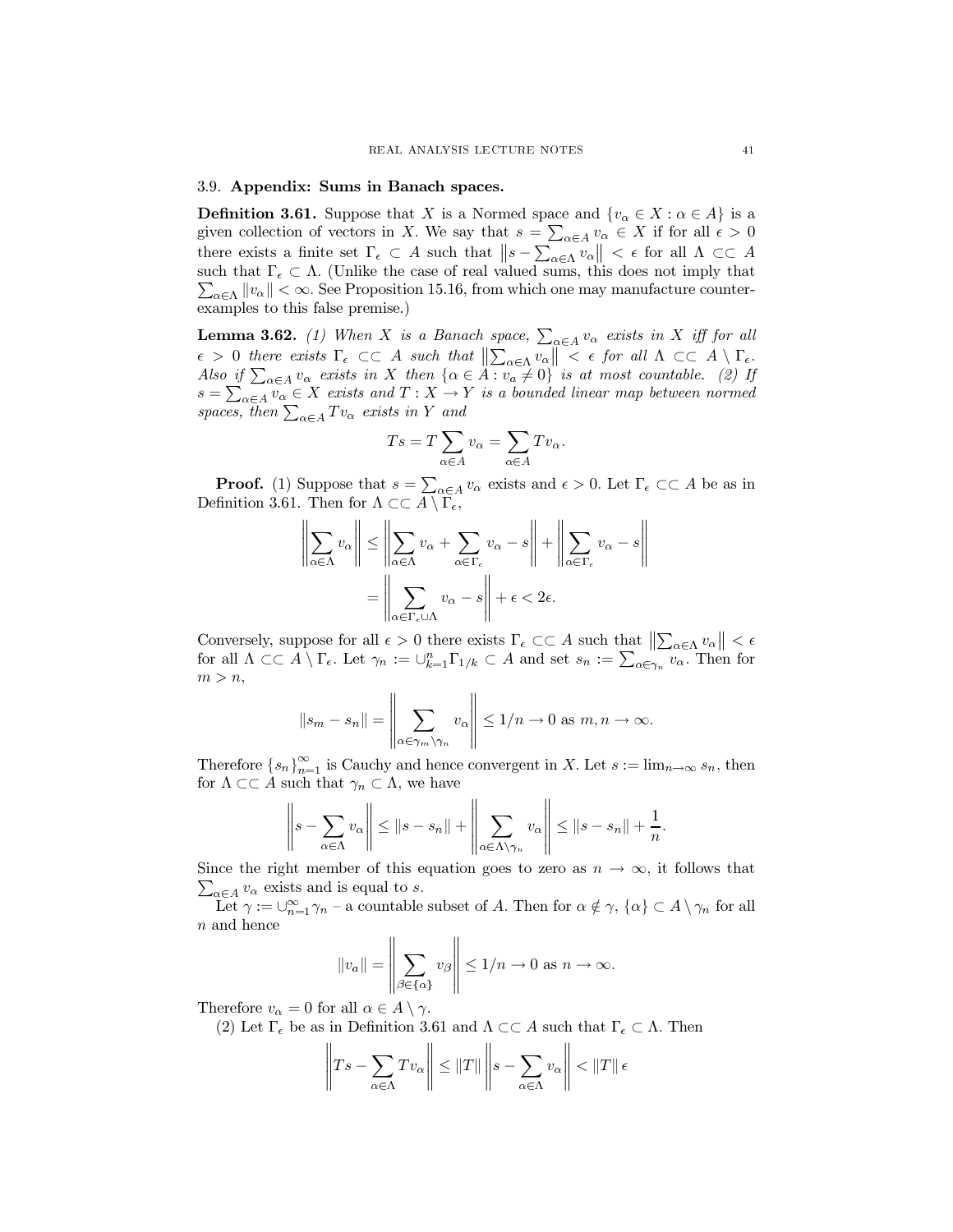

FIGURE 9. An almost length minimizing curve joining  $x$  to  $y$ .

which shows that  $\sum_{\alpha \in \Lambda} T v_{\alpha}$  exists and is equal to Ts.

3.10. Appendix on Riemannian Metrics. This subsection is not completely self contained and may safely be skipped.

**Lemma 3.63.** Suppose that  $X$  is a Riemannian (or sub-Riemannian) manifold and  $d$  is the metric on  $X$  defined by

$$
d(x, y) = \inf \{ \ell(\sigma) : \sigma(0) = x \text{ and } \sigma(1) = y \}
$$

where  $\ell(\sigma)$  is the length of the curve  $\sigma$ . We define  $\ell(\sigma) = \infty$  if  $\sigma$  is not piecewise smooth.

Then

$$
\overline{B_x(\epsilon)} = C_x(\epsilon) \text{ and}
$$
  

$$
\partial B_x(\epsilon) = \{y \in X : d(x, y) = \epsilon\}
$$

**Proof.** Let  $C := C_x(\epsilon) \subset \overline{B_x(\epsilon)} =: \overline{B}$ . We will show that  $C \subset \overline{B}$  by showing  $\bar{B}^c \subset C^c$ . Suppose that  $y \in \bar{B}^c$  and choose  $\delta > 0$  such that  $B_y(\delta) \cap \bar{B} = \emptyset$ . In particular this implies that

$$
B_u(\delta) \cap B_x(\epsilon) = \emptyset.
$$

We will finish the proof by showing that  $d(x, y) \ge \epsilon + \delta > \epsilon$  and hence that  $y \in C^c$ . This will be accomplished by showing: if  $d(x, y) < \epsilon + \delta$  then  $B_y(\delta) \cap B_x(\epsilon) \neq \emptyset$ .

If  $d(x, y) < \max(\epsilon, \delta)$  then either  $x \in B_u(\delta)$  or  $y \in B_x(\epsilon)$ . In either case  $B_u(\delta) \cap$  $B_x(\epsilon) \neq \emptyset$ . Hence we may assume that  $\max(\epsilon, \delta) \leq d(x, y) < \epsilon + \delta$ . Let  $\alpha > 0$  be a number such that

$$
\max(\epsilon, \delta) \le d(x, y) < \alpha < \epsilon + \delta
$$

and choose a curve  $\sigma$  from x to y such that  $\ell(\sigma) < \alpha$ . Also choose  $0 < \delta' < \delta$  such that  $0 < \alpha - \delta' < \epsilon$  which can be done since  $\alpha - \delta < \epsilon$ . Let  $k(t) = d(y, \sigma(t))$  a continuous function on [0,1] and therefore  $k([0,1]) \subset \mathbb{R}$  is a connected set which contains 0 and  $d(x, y)$ . Therefore there exists  $t_0 \in [0, 1]$  such that  $d(y, \sigma(t_0)) =$  $k(t_0) = \delta'$ . Let  $z = \sigma(t_0) \in B_y(\delta)$  then

$$
d(x,z)\leq \ell(\sigma|_{[0,t_0]})=\ell(\sigma)-\ell(\sigma|_{[t_0,1]})<\alpha-d(z,y)=\alpha-\delta'<\epsilon
$$

and therefore  $z \in B_x(\epsilon) \cap B_x(\delta) \neq \emptyset$ .

*Remark* 3.64. Suppose again that  $X$  is a Riemannian (or sub-Riemannian) manifold and

$$
d(x, y) = \inf \{ \ell(\sigma) : \sigma(0) = x \text{ and } \sigma(1) = y \}.
$$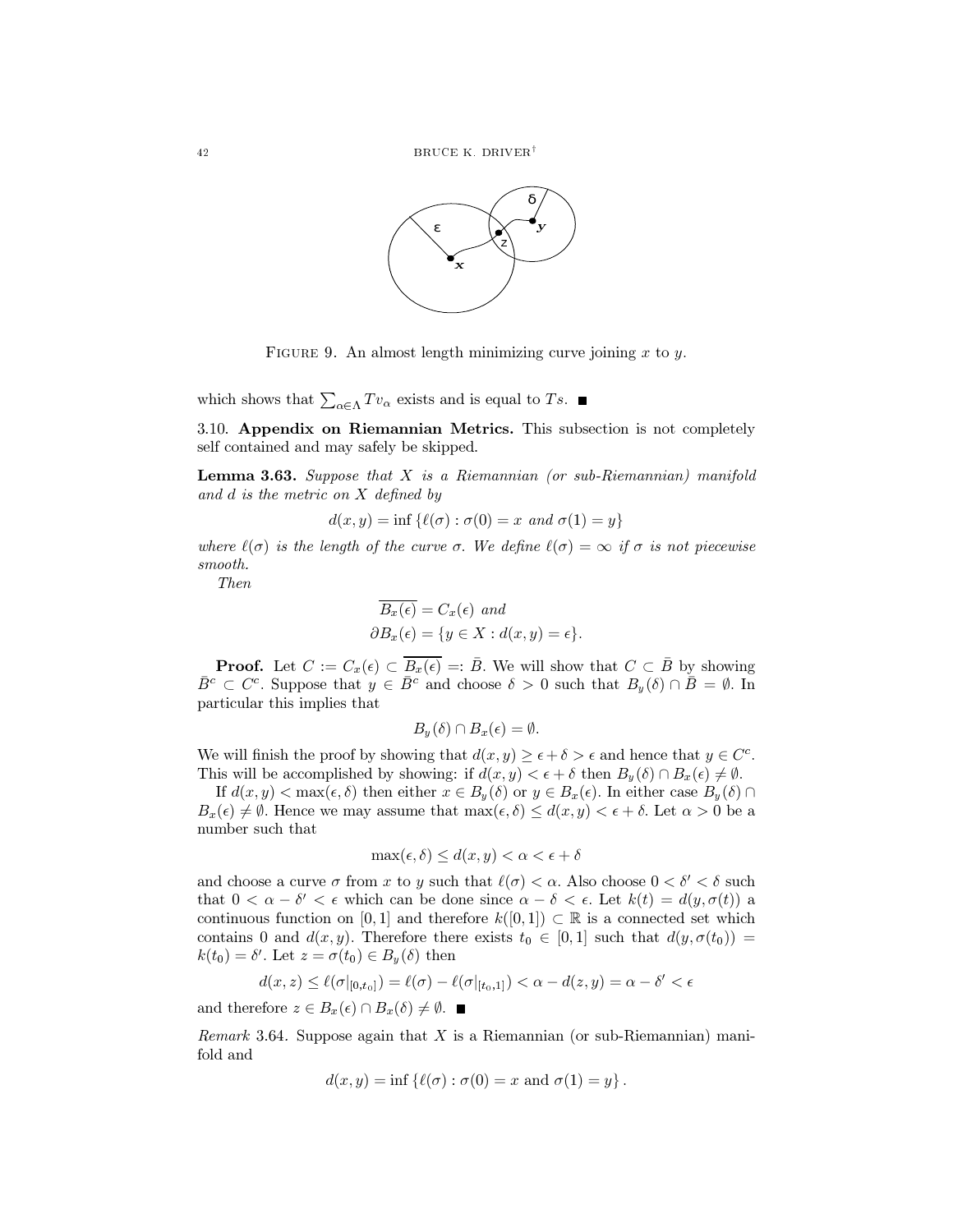Let  $\sigma$  be a curve from x to y and let  $\epsilon = \ell(\sigma) - d(x, y)$ . Then for all  $0 \le u < v \le 1$ ,

$$
d(\sigma(u),\sigma(v))\leq \ell(\sigma|_{[u,v]})+\epsilon.
$$

So if  $\sigma$  is within  $\epsilon$  of a length minimizing curve from x to y that  $\sigma|_{[u,v]}$  is within  $\epsilon$  of a length minimizing curve from  $\sigma(u)$  to  $\sigma(v)$ . In particular if  $d(x, y) = \ell(\sigma)$ then  $d(\sigma(u), \sigma(v)) = \ell(\sigma|_{[u,v]})$  for all  $0 \leq u < v \leq 1$ , i.e. if  $\sigma$  is a length minimizing curve from x to y that  $\sigma|_{[u,v]}$  is a length minimizing curve from  $\sigma(u)$  to  $\sigma(v)$ .

To prove these assertions notice that

$$
d(x,y) + \epsilon = \ell(\sigma) = \ell(\sigma|_{[0,u]}) + \ell(\sigma|_{[u,v]}) + \ell(\sigma|_{[v,1]})
$$
  
\n
$$
\geq d(x, \sigma(u)) + \ell(\sigma|_{[u,v]}) + d(\sigma(v), y)
$$

and therefore

$$
\ell(\sigma|_{[u,v]}) \leq d(x,y) + \epsilon - d(x,\sigma(u)) - d(\sigma(v),y)
$$
  

$$
\leq d(\sigma(u),\sigma(v)) + \epsilon.
$$

#### 3.11. Exercises.

Exercise 3.18. Prove Lemma 3.36.

**Exercise 3.19.** Let  $X = C([0, 1], \mathbb{R})$  and for  $f \in X$ , let

$$
||f||_1 := \int_0^1 |f(t)| dt.
$$

Show that  $(X, \|\cdot\|_1)$  is normed space and show by example that this space is **not** complete.

**Exercise 3.20.** Let  $(X, d)$  be a metric space. Suppose that  $\{x_n\}_{n=1}^{\infty} \subset X$  is a sequence and set  $\epsilon_n := d(x_n, x_{n+1})$ . Show that for  $m > n$  that

$$
d(x_n, x_m) \leq \sum_{k=n}^{m-1} \epsilon_k \leq \sum_{k=n}^{\infty} \epsilon_k.
$$

Conclude from this that if

$$
\sum_{k=1}^{\infty} \epsilon_k = \sum_{n=1}^{\infty} d(x_n, x_{n+1}) < \infty
$$

then  $\{x_n\}_{n=1}^{\infty}$  is Cauchy. Moreover, show that if  $\{x_n\}_{n=1}^{\infty}$  is a convergent sequence and  $x = \lim_{n \to \infty} x_n$  then

$$
d(x, x_n) \leq \sum_{k=n}^{\infty} \epsilon_k.
$$

**Exercise 3.21.** Show that  $(X, d)$  is a complete metric space iff every sequence  ${x_n}_{n=1}^{\infty} \subset X$  such that  $\sum_{n=1}^{\infty} d(x_n, x_{n+1}) < \infty$  is a convergent sequence in X. You may find it useful to prove the following statements in the course of the proof.

- 1. If  $\{x_n\}$  is Cauchy sequence, then there is a subsequence  $y_j \equiv x_{n_j}$  such that  $\sum_{i=1}^{\infty} d(y_{j+1}, y_j) < \infty$ .  $\sum_{j=1}^{\infty} d(y_{j+1}, y_j) < \infty.$
- 2. If  $\{x_n\}_{n=1}^{\infty}$  is Cauchy and there exists a subsequence  $y_j \equiv x_{n_j}$  of  $\{x_n\}$  such that  $x = \lim_{j \to \infty} y_j$  exists, then  $\lim_{n \to \infty} x_n$  also exists and is equal to x.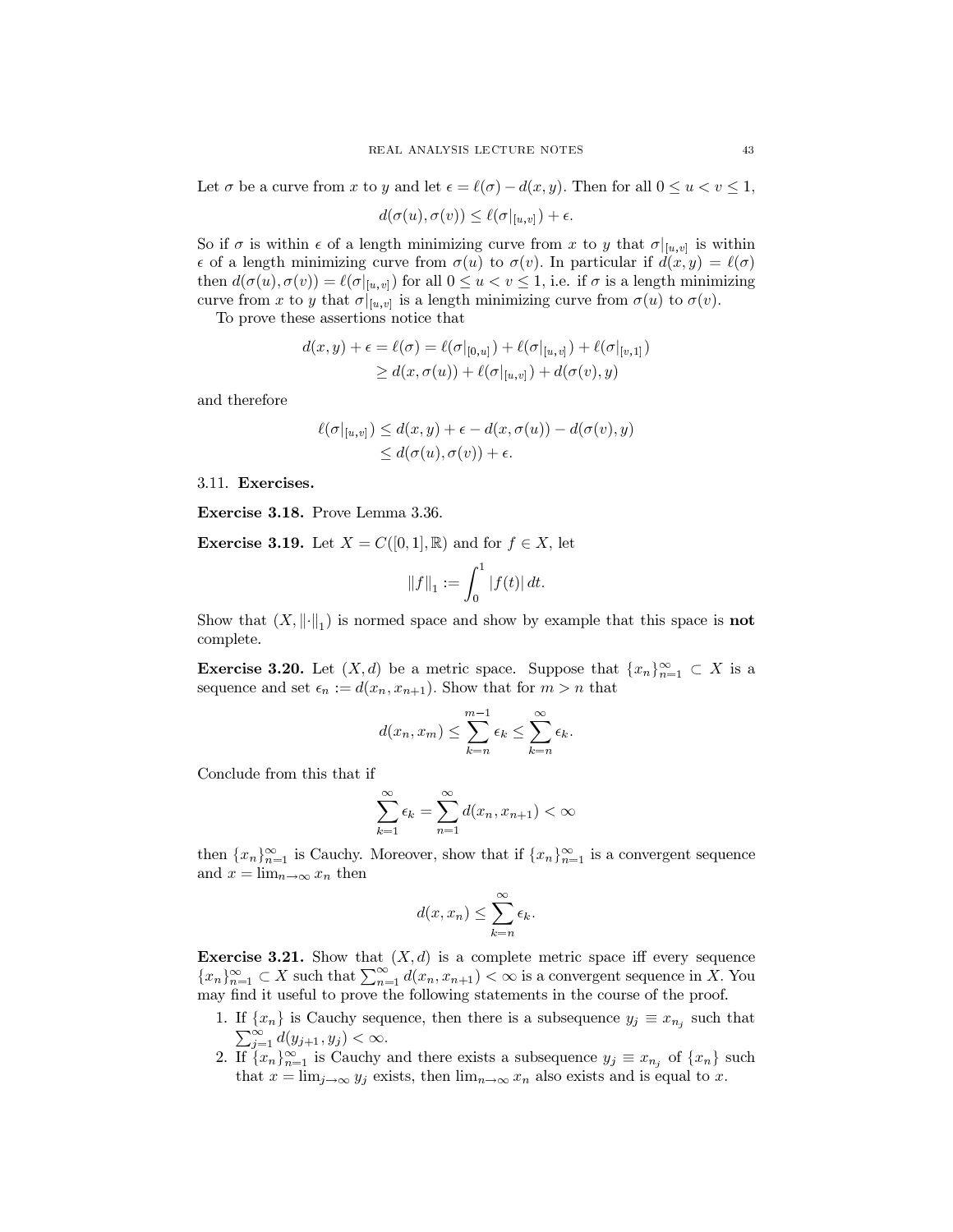**Exercise 3.22.** Suppose that  $f : [0, \infty) \to [0, \infty)$  is a  $C^2$  - function such that  $f(0) = 0, f' > 0$  and  $f'' \le 0$  and  $(X, \rho)$  is a metric space. Show that  $d(x, y) =$  $f(\rho(x, y))$  is a metric on X. In particular show that

$$
d(x, y) \equiv \frac{\rho(x, y)}{1 + \rho(x, y)}
$$

is a metric on X. (Hint: use calculus to verify that  $f(a + b) \le f(a) + f(b)$  for all  $a, b \in [0, \infty)$ .

**Exercise 3.23.** Let  $d: C(\mathbb{R}) \times C(\mathbb{R}) \to [0, \infty)$  be defined by

$$
d(f,g) = \sum_{n=1}^{\infty} 2^{-n} \frac{\|f-g\|_n}{1 + \|f-g\|_n},
$$

where  $||f||_n \equiv \sup\{|f(x)| : |x| \leq n\} = \max\{|f(x)| : |x| \leq n\}.$ 

- 1. Show that d is a metric on  $C(\mathbb{R})$ .
- 2. Show that a sequence  $\{f_n\}_{n=1}^{\infty} \subset C(\mathbb{R})$  converges to  $f \in C(\mathbb{R})$  as  $n \to \infty$  iff  $f_n$  converges to f uniformly on compact subsets of R.
- 3. Show that  $(C(\mathbb{R}), d)$  is a complete metric space.

**Exercise 3.24** (Contraction Mapping Principle). Suppose now that  $(X, d)$  is complete,  $T: X \to X$  is a map and there exists  $\alpha \in (0,1)$  such that  $d(T(x), T(y)) \leq$  $\alpha d(x, y)$  for all  $x, y \in X$ . Prove that T has a fixed point, i.e. there is a unique element  $x \in X$  such that  $T(x) = x$ . (Notice that this fixed point is unique since if  $x = T(x)$  and  $y = T(y)$ , then  $d(x,y) = d(T(x),T(y)) \leq \alpha d(x,y)$  and therefore  $d(x, y)(1 - \alpha) \leq 0$ . This shows that  $d(x, y) = 0$ , i.e. that  $x = y$ . **Hint:** Let  $x_0 \in X$  be arbitrary and define  $x_n$  inductively by  $x_{n+1} = T(x_n)$ . Then show that  $d(x_{n+1},x_n) \leq C\alpha^n$  where C is a finite constant. Use the above problems to conclude that  $x \equiv \lim_{n \to \infty} x_n$  exists to show that

$$
d(x, x_n) \le C \sum_{k=n}^{\infty} \alpha^k = C \frac{\alpha^n}{1 - \alpha}.
$$

**Exercise 3.25.** Let  $\{(X_n, d_n)\}_{n=1}^{\infty}$  be a sequence of metric spaces,  $X := \prod_{n=1}^{\infty} X_n$ , and for  $x = (x(n))_{n=1}^{\infty}$  and  $y = (y(n))_{n=1}^{\infty}$  in X let

$$
d(x,y) = \sum_{n=1}^{\infty} 2^{-n} \frac{d_n(x(n), y(n))}{1 + d_n(x(n), y(n))}
$$

Show: 1)  $(X, d)$  is a metric space, 2) a sequence  $\{x_k\}_{k=1}^{\infty} \subset X$  converges to  $x \in X$ iff  $x_k(n) \to x(n) \in X_n$  as  $k \to \infty$  for every  $n = 1, 2, \ldots$ , and 3) X is complete if  $X_n$  is complete for all n.

**Exercise 3.26** (Tychonoff's Theorem). Let us continue the notation of the previous problem. Further assume that the spaces  $X_n$  are compact for all n. Show  $(X, d)$  is compact. **Hint:** Either use Cantor's method to show every sequence  ${x_m}_{m=1}^{\infty} \subset X$  has a convergent subsequence or alternatively show  $(X, d)$  is complete and totally bounded.

**Exercise 3.27.** Let  $(X_i, d_i)$  for  $i = 1, ..., n$  be a finite collection of metric spaces and for  $1 \le p \le \infty$  and  $x = (x_1, x_2, ..., x_n)$  and  $y = (y_1, ..., y_n)$  in  $X := \prod_{i=1}^n X_i$ , let

$$
\rho_p(x,y) = \begin{cases} \left( \sum_{i=1}^n \left[ d_i(x_i, y_i) \right]^p \right)^{1/p} & \text{if } p \neq \infty \\ \max_i d_i(x_i, y_i) & \text{if } p = \infty \end{cases}
$$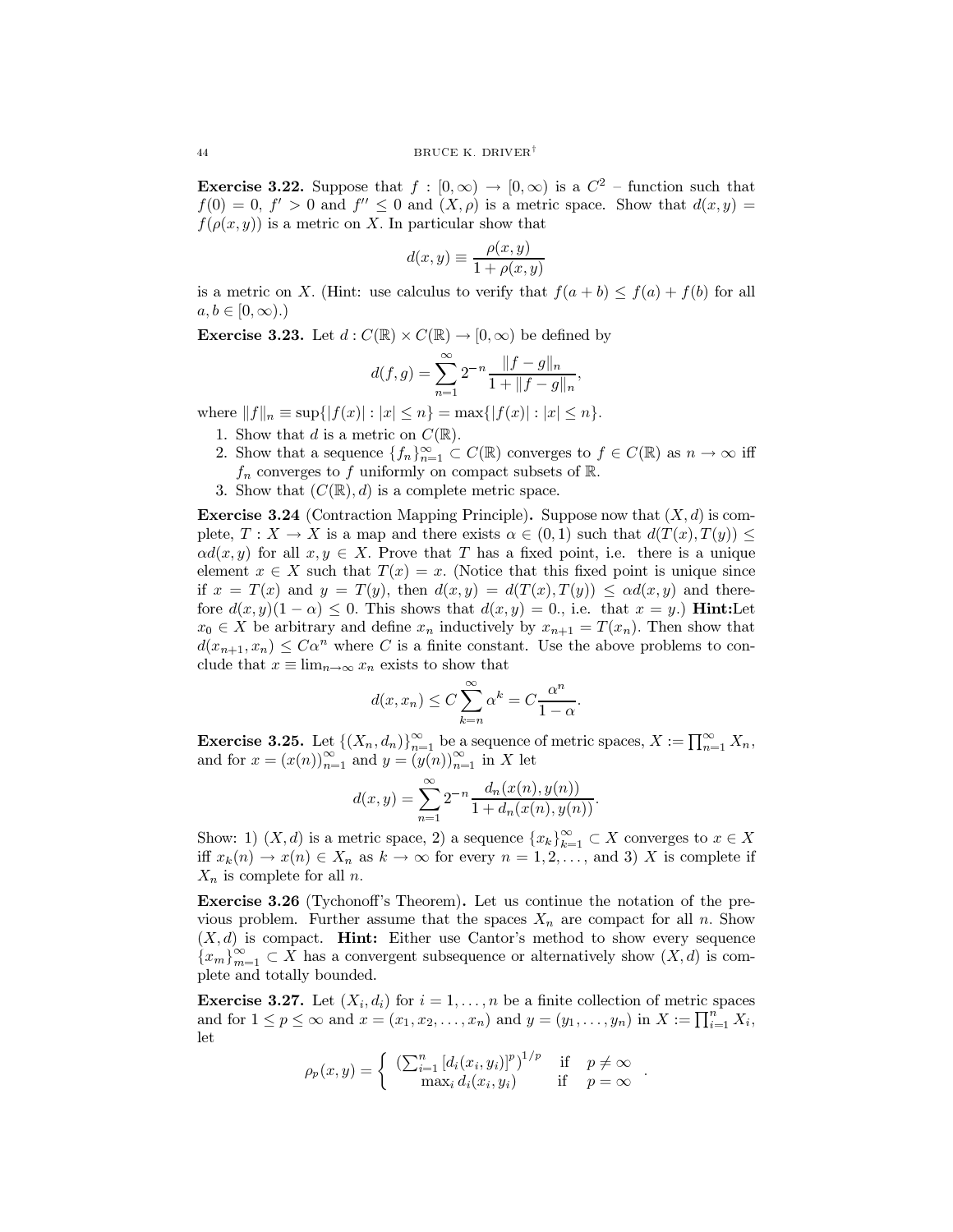- 1. Show  $(X, \rho_p)$  is a metric space for  $p \in [1, \infty]$ . **Hint**: Minkowski's inequality.
- 2. Show that all of the metric  $\{\rho_p: 1 \leq p \leq \infty\}$  are equivalent, i.e. for any  $p, q \in [1, \infty]$  there exists constants  $c, C < \infty$  such that

 $\rho_p(x, y) \le C \rho_q(x, y)$  and  $\rho_q(x, y) \le c \rho_p(x, y)$  for all  $x, y \in X$ .

**Hint:** This can be done with explicit estimates or more simply using Lemma 3.43.

3. Show that the topologies associated to the metrics  $\rho_p$  are the same for all  $p\in[1,\infty].$ 

3.11.1. Banach Space Problems.

**Exercise 3.28.** Show that all finite dimensional normed vector spaces  $(L, \|\cdot\|)$  are necessarily complete. Also show that closed and bounded sets (relative to the given norm) are compact.

**Exercise 3.29.** Let  $(X, \|\cdot\|)$  be a normed space over  $\mathbb{F}(\mathbb{R} \text{ or } \mathbb{C})$ . Show the map

$$
(\lambda, x, y) \in K \times X \times X \to x + \lambda y \in X
$$

is continuous relative to the topology on  $K \times X \times X$  defined by the norm

$$
\|(\lambda, x, y)\|_{K \times X \times X} := |\lambda| + \|x\| + \|y\|.
$$

(See Exercise 3.27 for more on the metric associated to this norm.) Also show that  $\|\cdot\|: X \to [0,\infty)$  is continuous.

**Exercise 3.30.** Let  $p \in [1,\infty]$  and X be an infinite set. Show the closed unit ball in  $\ell^p(X)$  is not compact.

**Exercise 3.31.** Let  $X = \mathbb{N}$  and for  $p, q \in [1, \infty)$  let  $\|\cdot\|_p$  denote the  $\ell^p(\mathbb{N})$  – norm. Show  $\lVert \cdot \rVert_p$  and  $\lVert \cdot \rVert_q$  are inequivalent norms for  $p \neq q$  by showing

$$
\sup_{f\neq 0} \frac{\|f\|_p}{\|f\|_q} = \infty \text{ if } p < q.
$$

Exercise 3.32. Folland Problem 5.5. Closure of subspaces are subspaces.

**Exercise 3.33.** Folland Problem 5.9. Showing  $C^k([0,1])$  is a Banach space.

**Exercise 3.34.** Folland Problem 5.11. Showing Holder spaces are Banach spaces.

**Exercise 3.35.** Let X, Y and Z be normed spaces. Prove the maps

$$
(S, x) \in L(X, Y) \times X \longrightarrow Sx \in Y
$$

and

$$
(S,T) \in L(X,Y) \times L(Y,Z) \longrightarrow ST \in L(X,Z)
$$

are continuous.

3.11.2. Ascoli-Arzela Theorem Problems.

**Exercise 3.36.** Let  $T \in (0,\infty)$  and  $\mathcal{F} \subset C([0,T])$  be a family of functions such that:

- 1.  $f(t)$  exists for all  $t \in (0,T)$  and  $f \in \mathcal{F}$ .
- 2.  $\sup_{f \in \mathcal{F}} |f(0)| < \infty$  and
- 3.  $M := \sup_{f \in \mathcal{F}} \sup_{t \in (0,T)} |\dot{f}(t)| < \infty$ .